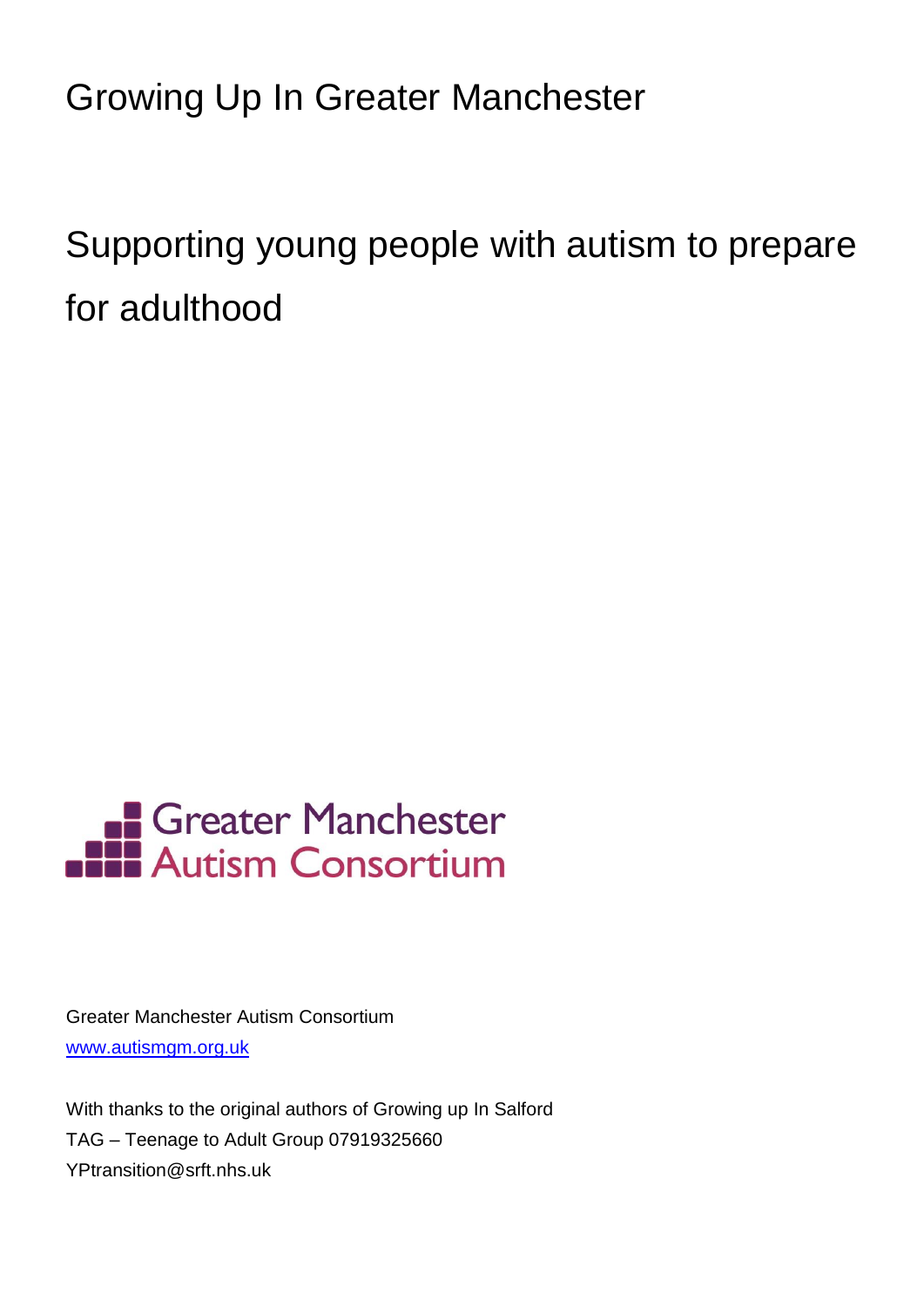# **Who is this booklet for?**

This booklet is for young people with autism, their families and carers, who might need a little bit of extra help and support as they grow up. The booklet aims to help young people get ready for becoming an adult. It is about some of the things you may need to think about and learn in order to prepare for adulthood. We have listed some of the organisations, services and websites that can help you. There are also top tips and checklists at the end of each section.

This booklet is not a directory of services, and there will be lots of things that are not in it, but don't worry. There is space at the end of each section for you to jot down useful names, numbers and places to go.

This booklet talks a lot about being independent. This does not mean having to do everything for yourself or doing things on your own. When we talk about being independent, this is about you doing as much for yourself as possible and learning new skills. Being independent is different for different people. To be independent we often need a lot of help and support from our family, friends and community.

There is lots of information in this booklet, so it might be helpful to ask someone to go through it with you.

There will be lots of people who will help you as you grow, including your family, friends, people at school, college and youth clubs. It's important that you talk to people about anything you are worried about as you grow up.

Here are the contact details of local authority services specifically for young people:

Salford have a Transition Support team, who are here to support you as you get older. You can contact the team on [YPtransition@srft.nhs.uk](mailto:YPtransition@srft.nhs.uk)

**The internet is very good for finding out information, but remember to stay safe and not to trust everything you read or everyone you meet online.**

**[www.safetynetkids.org.uk/personal-safety/staying-safe-online/](http://www.safetynetkids.org.uk/personal-safety/staying-safe-online/) is useful.**

Greater Manchester Autism Consortium [www.autismgm.org.uk](http://www.autismgm.org.uk/)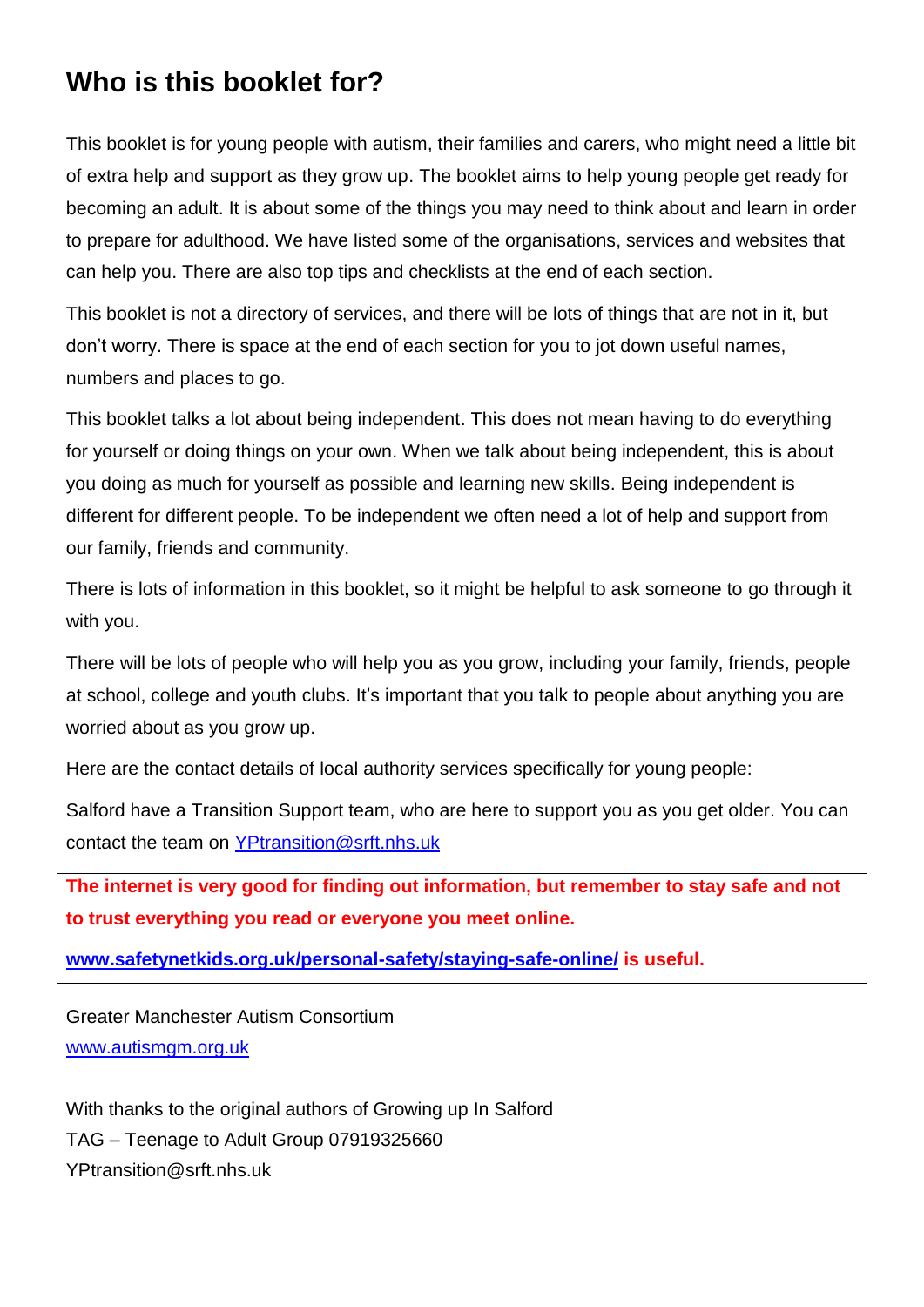# **Who to contact**

# **Local Offers**

The council have to publish a Local Offer for young people 0-25, this gives you all the information you need about help and support that is out there.

Here are the weblinks for **Greater Manchester's Local Offers** area by area:

Bolton Council Local offers [www.localdirectory.bolton.gov.uk/send.aspx](http://www.localdirectory.bolton.gov.uk/send.aspx)

Bury Council Local offers [www.theburydirectory.co.uk/kb5/bury/directory/localoffer.page?familychannel=7](http://www.theburydirectory.co.uk/kb5/bury/directory/localoffer.page?familychannel=7)

Manchester Council Local offers [manchester.fsd.org.uk/kb5/manchester/directory/results.page?directorychannel=1-7](http://manchester.fsd.org.uk/kb5/manchester/directory/results.page?directorychannel=1-7)

Oldham Council Local offers [www.oldham.gov.uk/info/200368/children\\_with\\_disabilities](http://www.oldham.gov.uk/info/200368/children_with_disabilities)

Rochdale Council Local offers [https://www.ourrochdale.org.uk/kb5/rochdale/directory/localoffer.pageSalford Council Local](https://www.ourrochdale.org.uk/kb5/rochdale/directory/localoffer.pageSalford%20Council%20Local%20offers)  [offers](https://www.ourrochdale.org.uk/kb5/rochdale/directory/localoffer.pageSalford%20Council%20Local%20offers)

<https://directory.salford.gov.uk/kb5/salford/directory/localoffer.page?localofferchannel=0>

Stockport Council Local offers [stockport.fsd.org.uk/kb5/stockport/fsd/localoffer.page](http://stockport.fsd.org.uk/kb5/stockport/fsd/localoffer.page)

Tameside Council Local offers [www.tameside.gov.uk/localoffer](http://www.tameside.gov.uk/localoffer)

Trafford Council Local offers [www.trafforddirectory.co.uk/kb5/trafford/fsd/localoffer.page](http://www.trafforddirectory.co.uk/kb5/trafford/fsd/localoffer.page)

Wigan Council Local offers [www.wigan.gov.uk/Resident/Education/Special-Educational-Needs-and-Disability/Special-](http://www.wigan.gov.uk/Resident/Education/Special-Educational-Needs-and-Disability/Special-Educational-Needs-and-Disabilities.aspx)[Educational-Needs-and-Disabilities.aspx](http://www.wigan.gov.uk/Resident/Education/Special-Educational-Needs-and-Disability/Special-Educational-Needs-and-Disabilities.aspx)

Greater Manchester Autism Consortium

[www.autismgm.org.uk](http://www.autismgm.org.uk/)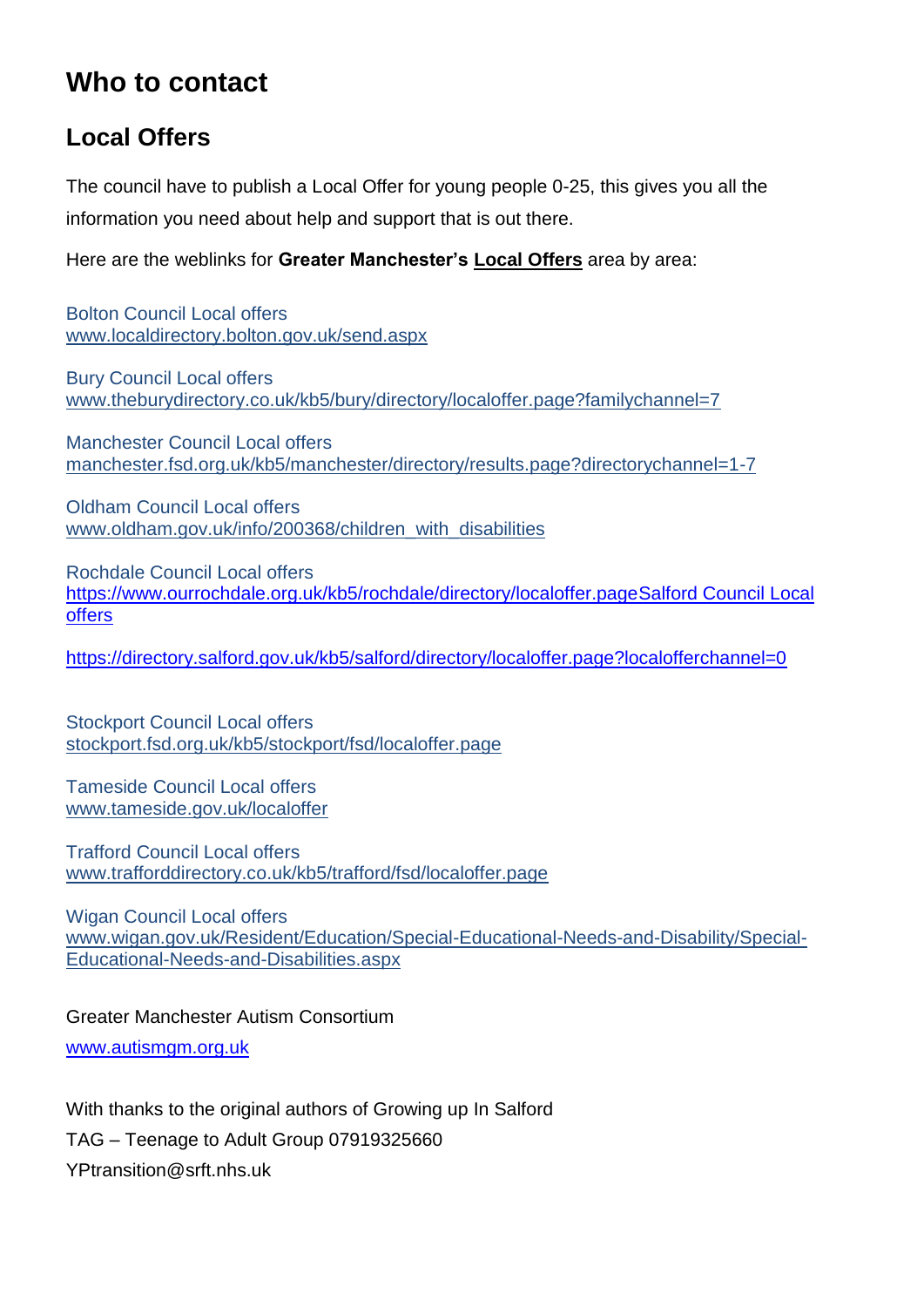# **Local Special Educational Needs and Disability support:**

Each local authority provides a Special Educational Needs information and advice service. Details of these can be found on your local offer page (see above). There will also be an Independent Supporter scheme listed for each area. Independent Supporters can help you with the process of securing recognition and support for your special educational needs.

You can also find advice about SEND at the Family Lives website here. They have a search facility for local services [https://www.familylives.org.uk/advice/your-family/special-educational](https://www.familylives.org.uk/advice/your-family/special-educational-needs/)[needs/](https://www.familylives.org.uk/advice/your-family/special-educational-needs/)

Information about Independent Supporters and Independent Advisory Services can be found on the Council for Disabled Children's website:

<https://councilfordisabledchildren.org.uk/information-advice-and-support-services-network> <https://councilfordisabledchildren.org.uk/independent-support>

IPSEA are a national charity who can help and support parents to secure the right special educational provision for children and young people under the age of 25.

[www.ipsea.org.uk](http://www.ipsea.org.uk/) 

## **Local support for carers:**

Bolton[:www.boltoncarers.org.uk](http://www.boltoncarers.org.uk/) (tel. [01204 363056\)](javascript:void(0))

Bury:<https://www.facebook.com/BuryCarersCentre> (tel. [0161 763 4867\)](javascript:void(0))

Manchester: [www.manchestercarers.org.uk](http://www.manchestercarers.org.uk/) (tel. [0161 272 7270\)](javascript:void(0))

Oldham: [www.wired.me.uk/Oldham-Carers.asp](http://www.wired.me.uk/Oldham-Carers.asp) (tel. [0161 770 1188\)](javascript:void(0))

Rochdale: [http://www.rochdale.gov.uk/children-and-childcare/more-services/Pages/the-carers-](http://www.rochdale.gov.uk/children-and-childcare/more-services/Pages/the-carers-resource.aspx)

[resource.aspx](http://www.rochdale.gov.uk/children-and-childcare/more-services/Pages/the-carers-resource.aspx) (tel. 03450 138 208.)

Salford: [http://www.salfordyoungcarers.org/Carers Centre](http://www.salfordyoungcarers.org/Carers%20Centre) (tel. 0161 212 5451)

Greater Manchester Autism Consortium

[www.autismgm.org.uk](http://www.autismgm.org.uk/)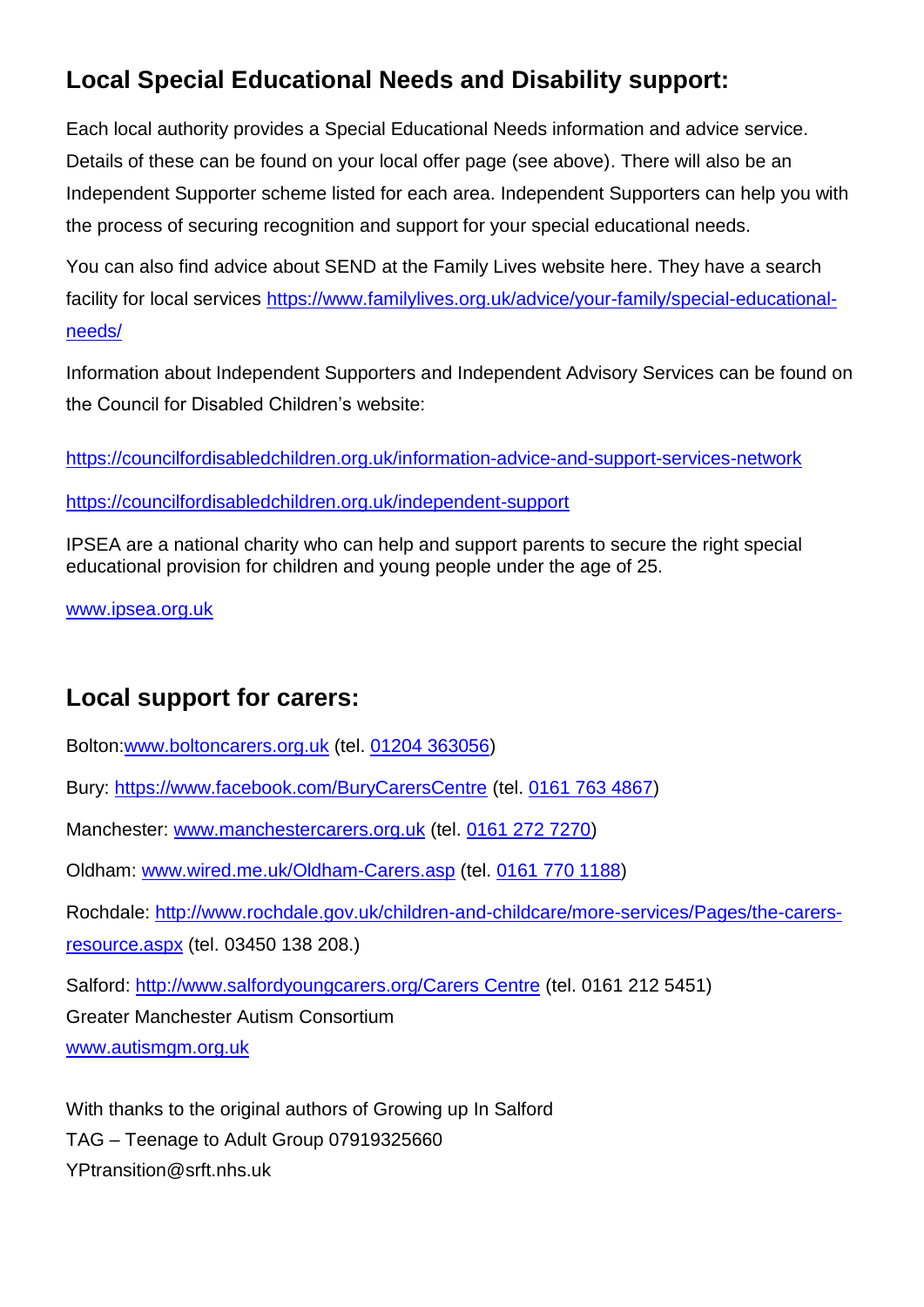Stockport: [www.signpostfor](http://www.signpostforcarers.org.uk/)**carers**.org.uk/ (tel. [0161 442 0442\)](javascript:void(0))

Tameside:<http://www.tameside.gov.uk/carerscentre> (tel. 0161 342 3344)

Trafford: www.**[traffordcarerscentre](http://www.traffordcarerscentre.org.uk/)**.org.uk (tel. [0161 848 2400\)](javascript:void(0))

Wigan: www.**wigan**andleigh**[carerscentre](http://www.wiganandleighcarerscentre.org.uk/)**.org.uk (tel. [01942 705959\)](javascript:void(0))

### **Parent support groups for autism in Greater Manchester:**

You can find your local autism support group by visiting the Greater Manchester Autism Consortium website on [www.autismgm.org.uk](http://www.autismgm.org.uk/) simply click on your area to find out what's going on locally.

## **Key useful contacts and websites**

If you do not have the internet at home, then visit your local library. Here are some particularly useful websites.

**National Autistic Society** [www.autism.org.uk](http://www.autism.org.uk/) (tel. 0808 800 4104)

**Greater Manchester Autism Consortium** [www.autismgm.org.uk](http://www.autismgm.org.uk/) (tel. 0161 998 4667)

**Citizens Advice Bureau** <https://www.citizensadvice.org.uk/>

Citizens Advice Bureaus operate in many areas. You can search for your nearest office on their website, or ring: 03444 111 444

**National Health Services and support** [www.nhs.uk](http://www.nhs.uk/) for advice about health issues and longterm conditions it also has advice about being well. You can search for your nearest GP, hospital and dentist on this website. There is also information about local pharmacies and advisory services.

Greater Manchester Autism Consortium [www.autismgm.org.uk](http://www.autismgm.org.uk/)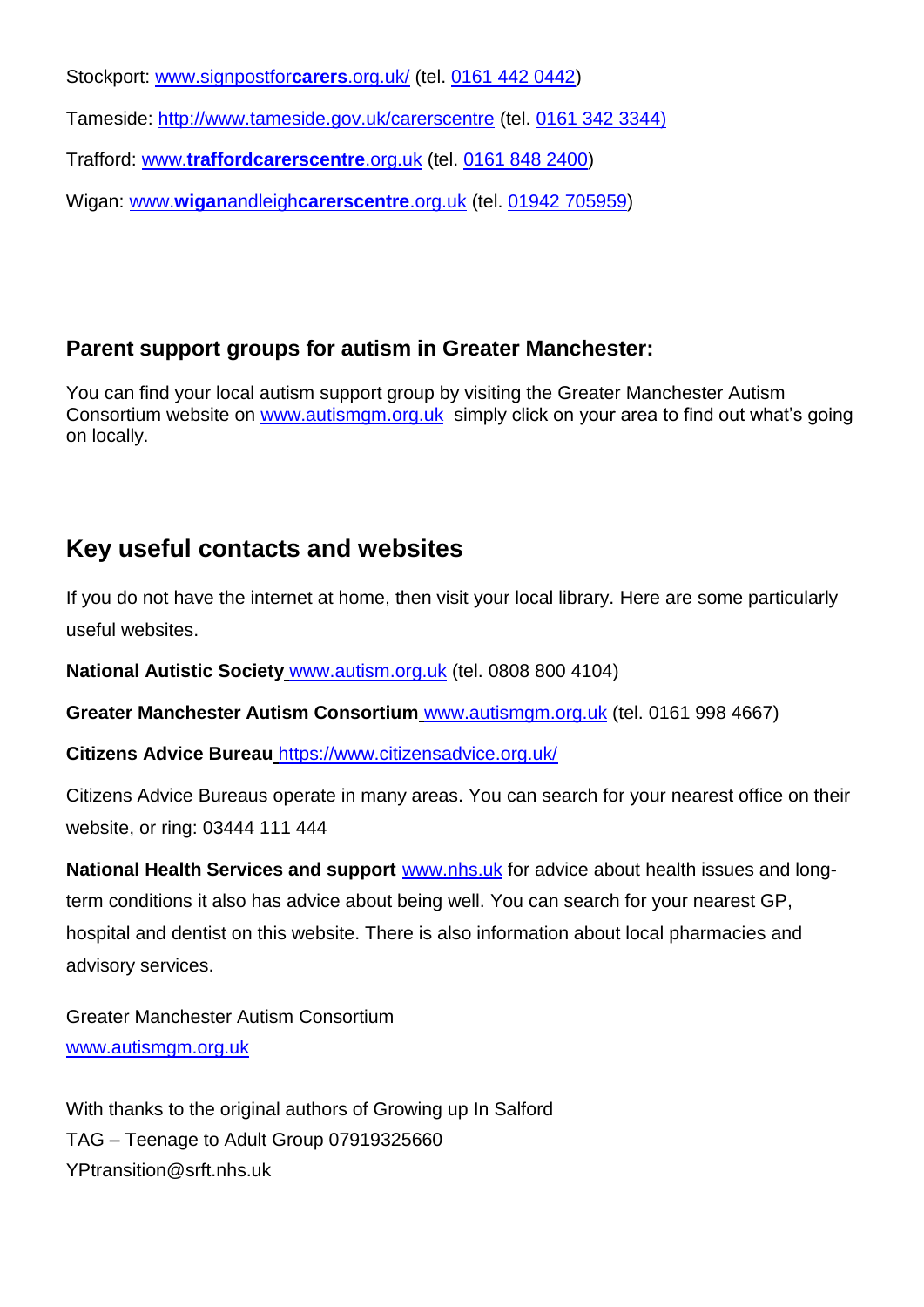### **Benefits information**

Information about applying for benefits and other state services and support can be found at: [www.gov.uk](http://www.gov.uk/)

And for autism specific information, see<https://www.autism.org.uk/benefits>

#### **Information and support for mental health**

#### <http://www.mind.org.uk/>

On this website you can search for your local Mind office and support available. MIND also run a National Helpline Tel: 0300 123 3393 or text 86463

<http://www.autism.org.uk/about/health/mental-health.aspx>

You can find information about autism and mental health on the NAS website. This page also provides further links and useful contacts.

### <http://www.respectforall.org.uk/counselling> (tel. 07902 223743)

Respect for All is a Greater Manchester-wide counselling service for young people and adults with autism, and family carers.

# **Preparing for Adulthood**

When you are 14yrs people will start to talk to you about what you want to do when you leave school, and grow up. If you have an Education Health and Care Plan, this will start in your Year 9 Preparing for Adulthood Review and continue from there. There will be lots of changes happening in your life over the next few years, some you will be happy with, and some you will be sad about. This is all part of growing up and there are lots of people who can help you get ready and understand the changes.

Greater Manchester Autism Consortium [www.autismgm.org.uk](http://www.autismgm.org.uk/)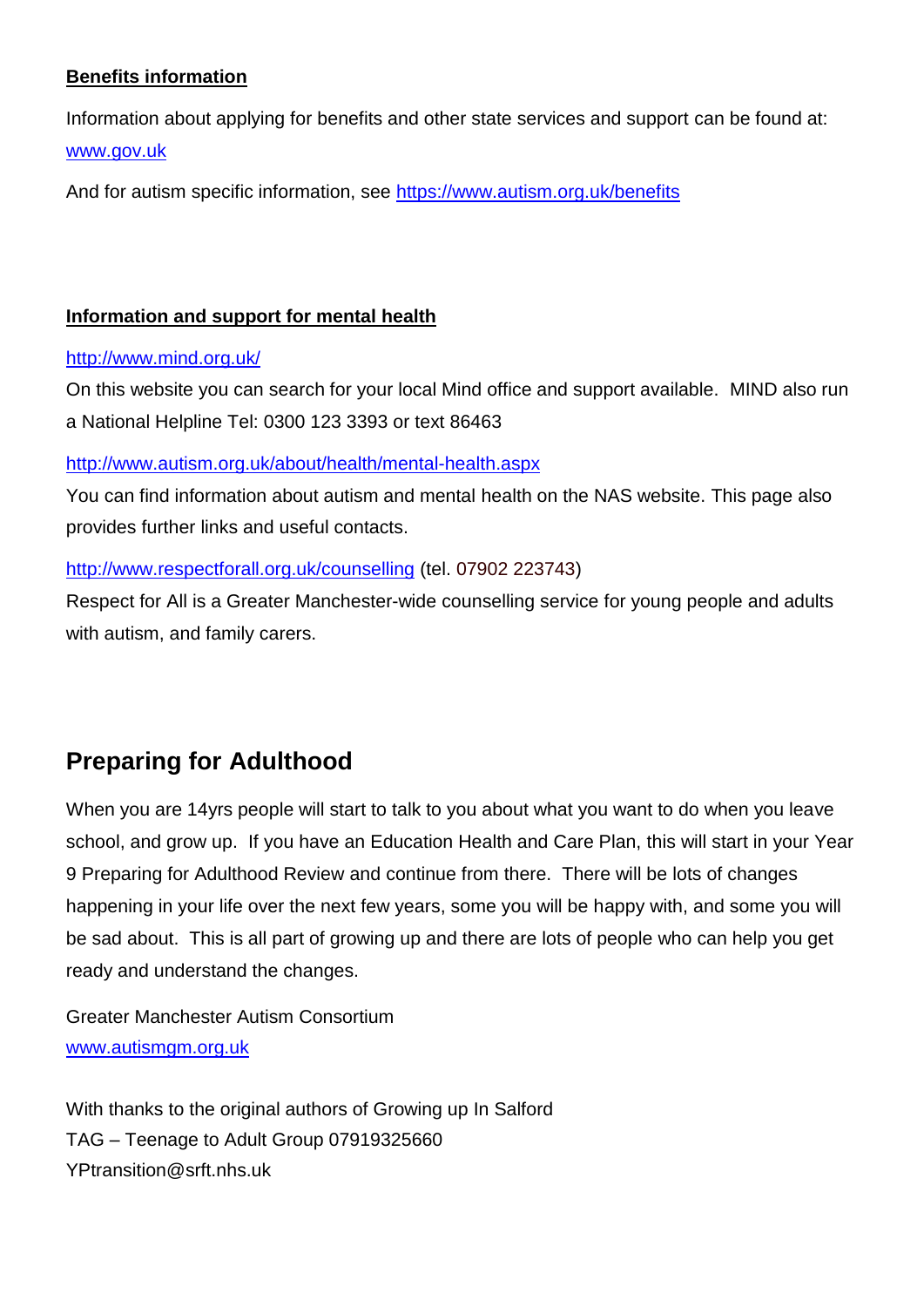There is lots of information and help on the Preparing for Adulthood site: [www.preparingforadulthood.org.uk](http://www.preparingforadulthood.org.uk/)

Transition: this is the change from being a child to adult. If you use children's services, this also describes the move from children's services to adult services. Your local social services can give you information about this (their details will be on the local offer pages listed on p 3)

Some of the things you might be asked to think about include:

- Education what do you want to learn?
- Job what job would you like; what needs to happen to get you ready for work?
- Social Life and Hobbies
- Where you will live and what help you need to be as independent as possible
- Health and support: what help do you need to stay healthy and safe?

You should be invited to visit places that you are interested in joining, and given lots of information about what is available. It is important that you attend the visits and gather information so you can make an informed decision.

This is a factsheet produced by the NAS about autism and the transition to adult social care services: [www.autism.org.uk/communitycaretransition](http://www.autism.org.uk/communitycaretransition)

# **Making Decisions**

When you are 16yrs, the law says you have the right to make decisions about your life. It is important that family, carers, teachers and other people who are paid to help you give you information so that you can make an informed decision.

Greater Manchester Autism Consortium [www.autismgm.org.uk](http://www.autismgm.org.uk/)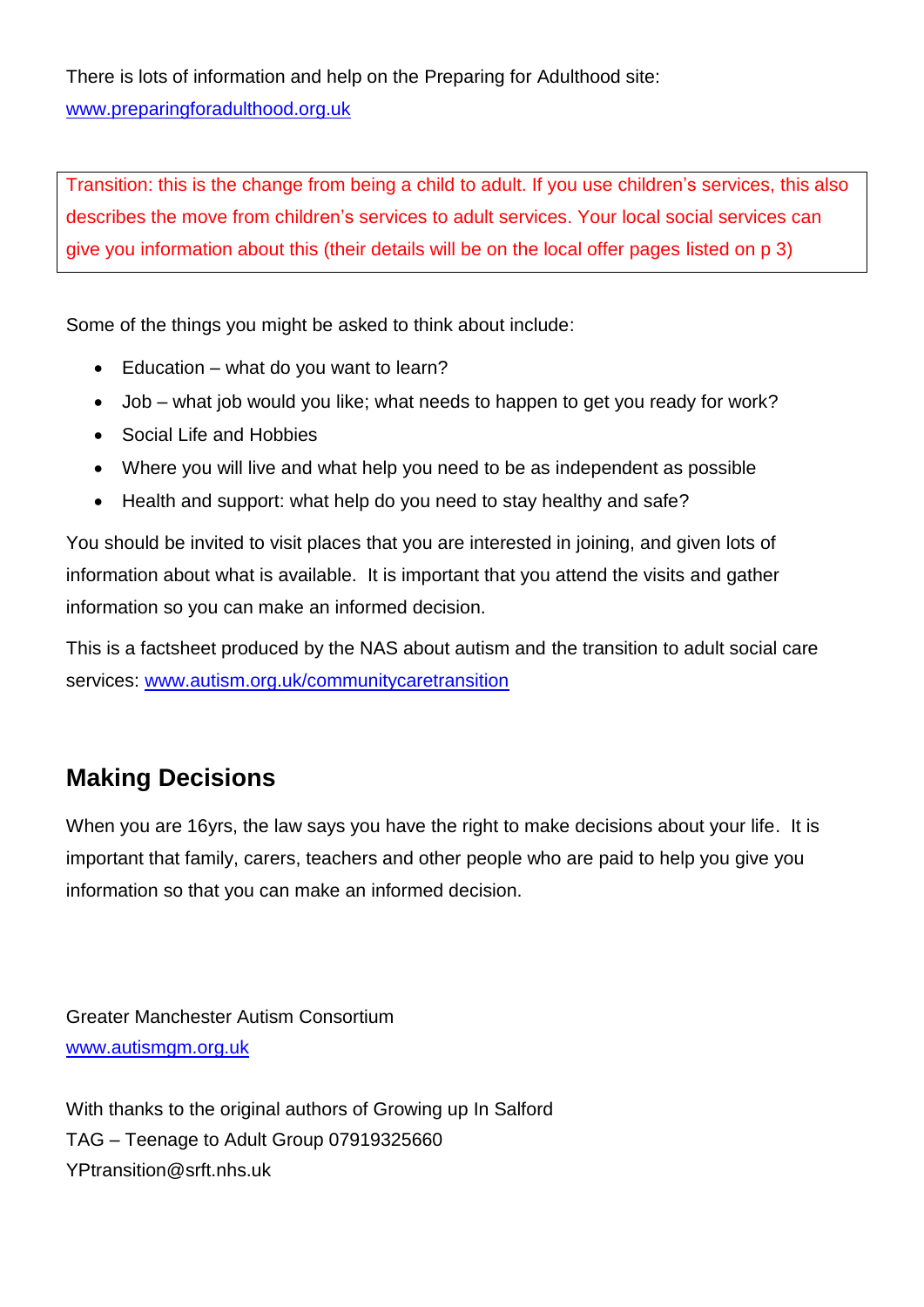An informed decision is when you have been given all the information about a topic, you are supported to look at what is good and bad about the topic, and then make a decision about what you want. Sometimes you may make a bad decision. This is also part of growing up

Sometimes people may say you do not have the capacity to make a decision. This means that people do not think you fully understand the consequences of your decision, even though they have given you as much information as possible in a way you will understand it. This is different to a bad decision. If it is decided you do not have capacity, then a Best Interest meeting needs to be held to make sure the right decision for you is made. Advocacy groups can help you gain the skills to make decisions.

**Local advocacy organisations:** for a full list of Greater Manchester advocacy groups and contact details, please see Greater Manchester Autism Consortium website [www.autismgm.org.uk](http://www.autismgm.org.uk/)

The law concerning decision-making and capacity is called the Mental Capacity Act.(MCA) You can find information about the (MCA) at:

[https://www.nhs.uk/conditions/social-care-and-support-guide/making-decisions-for-someone](https://www.nhs.uk/conditions/social-care-and-support-guide/making-decisions-for-someone-else/mental-capacity-act/)[else/mental-capacity-act/](https://www.nhs.uk/conditions/social-care-and-support-guide/making-decisions-for-someone-else/mental-capacity-act/) and,

<https://www.scie.org.uk/mca/introduction/mental-capacity-act-2005-at-a-glance>

This law is currently under review and changes will be made, so please check for up to date information.

## **Education and training**

If you have an EHCP plan, you will have meetings or reviews to prepare for adulthood. These meetings and the Transition Plans you complete at school will help you decide what education, training or employment you want to do once you leave school. You might decide to:

Greater Manchester Autism Consortium [www.autismgm.org.uk](http://www.autismgm.org.uk/)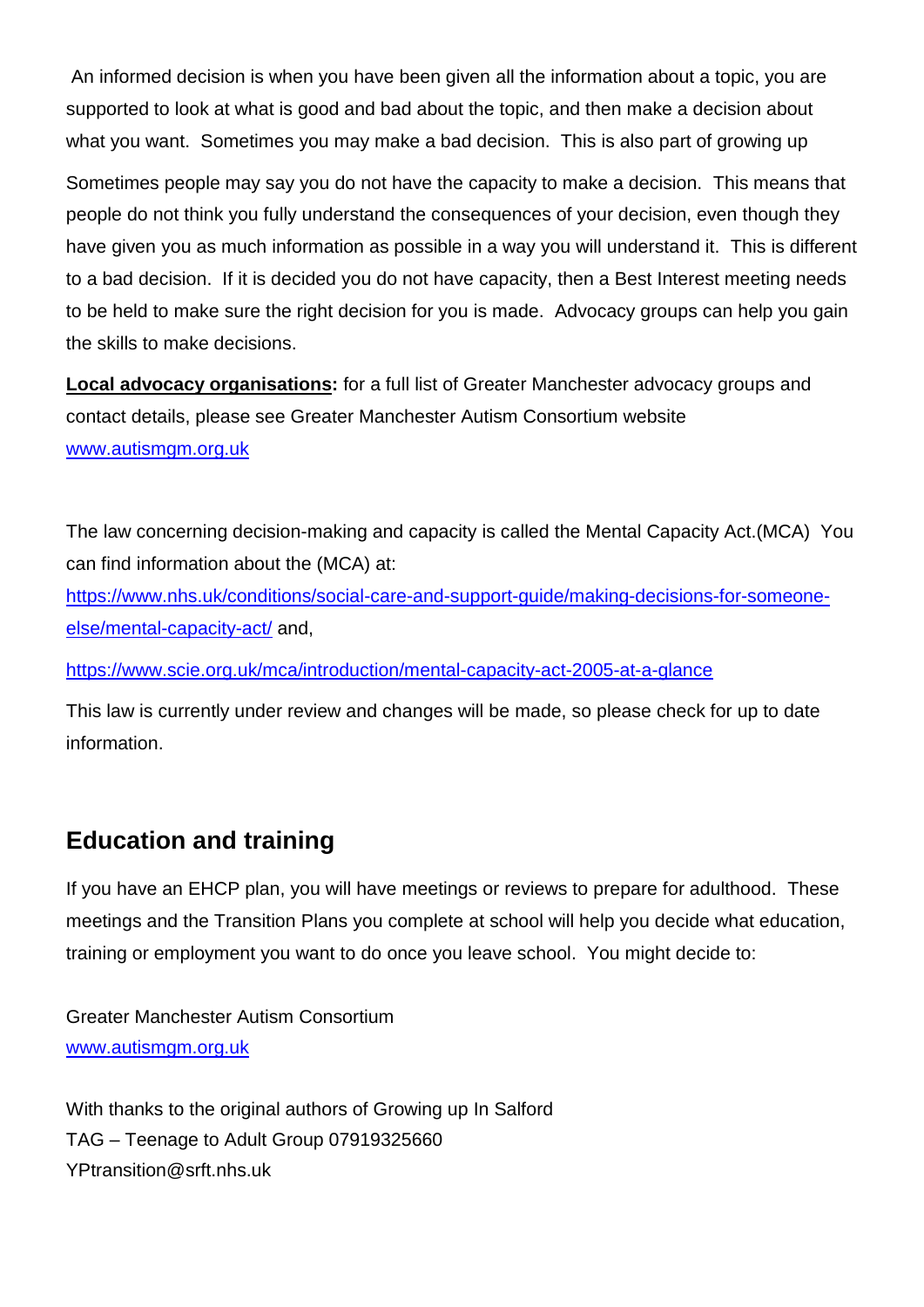- Stay on at school (if the school has a sixth form)
- Go to a college
- Start an apprenticeship
- Go on a traineeship
- Go to another, independent school or college (possibly residential)

As you get ready to leave school, the school will help you look at the different options. Colleges might invite you to come for the day and see if you like it. You might have a number of visits to get you ready for the move. If you are worried about moving on from school, it's good to talk to your teachers or Head of Year, who can support you to get the advice and guidance you need.

Most colleges will offer extra support for students with disabilities or additional needs. It is best to apply early to give the college time to arrange the extra support for you.

Details about local colleges and other education and training related options should all be on your Local Offer pages (see links on page 3 of this document). Here are some other websites you might find useful:

- [www.autism.org.uk/about/adult-life/work.aspx](http://www.autism.org.uk/about/adult-life/work.aspx)
- [www.autismeducationtrust.org.uk](http://www.autismeducationtrust.org.uk/) guidance for autism education post 16 yrs
- [www.careerpilot.org.uk](http://www.careerpilot.org.uk/) Advice for 14+, 16+ and 18+ students. Plan your study and work.
- [www.gov.uk/browse/education](http://www.gov.uk/browse/education)
- [www.university.which.co.uk](http://www.university.which.co.uk/) Find out what A Levels are needed for which degree and what degree is needed for which job

Greater Manchester Autism Consortium [www.autismgm.org.uk](http://www.autismgm.org.uk/)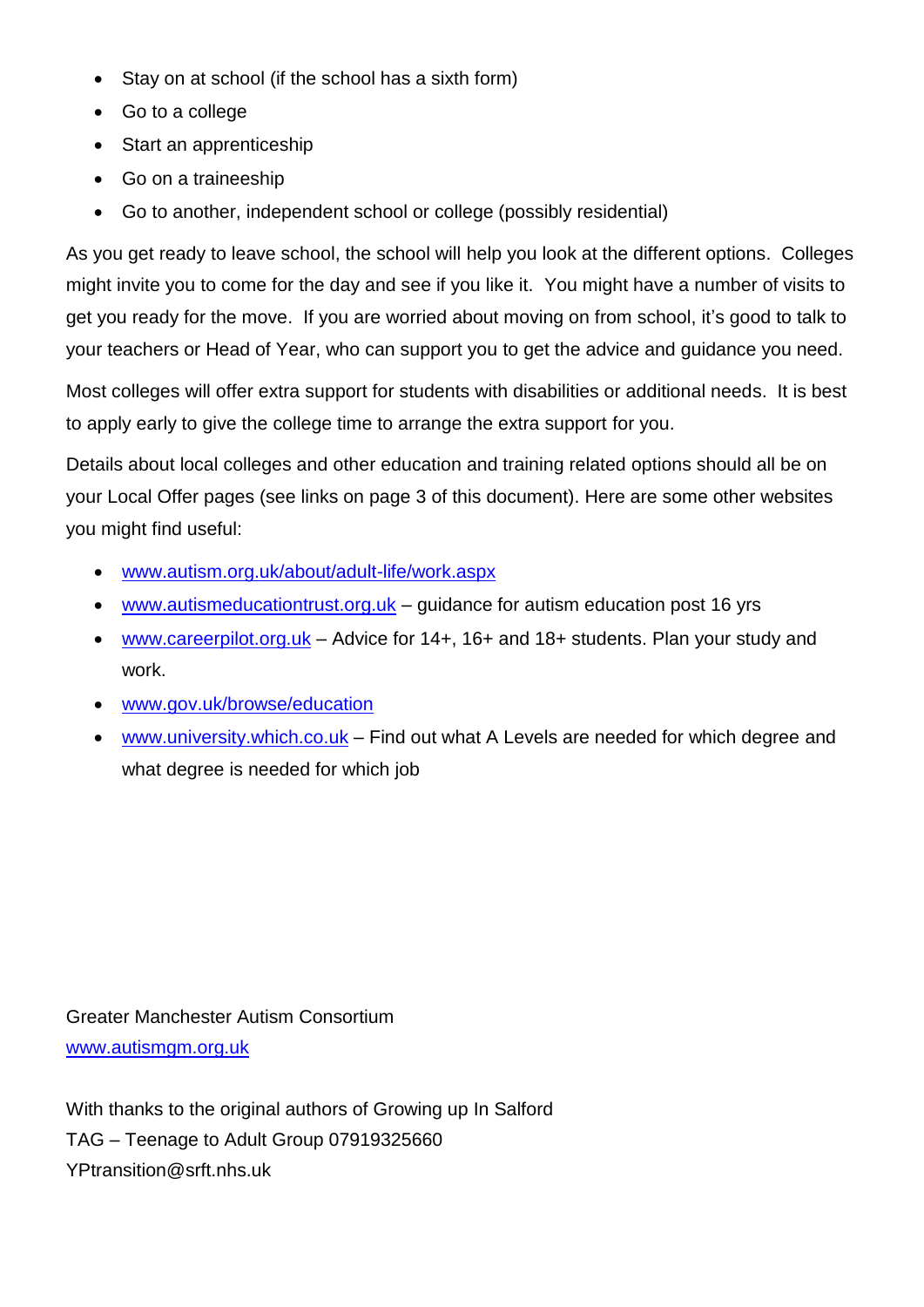# **Transport to and from school and travel training**

Just because you got transport to and from school does not automatically mean you will get transport when you are 16years old. When you are 14 years old, think about how you can get to school or college independently – by yourself.

If you want to learn to travel independently, your SEN Team may have an independent Travel Trainer who can teach you how to travel from place to place.

Find out what help you can get with transport to school or college and travel training.

Here are some **services** and **websites** that might help you:

 **Pure Innovations Travel Training offered to young people living in Bolton, Bury, Stockport, Tameside, Oldham and Rochdale:** [www.pureinnovations.co.uk/what-we-offer/independence/travel-training/](http://www.pureinnovations.co.uk/what-we-offer/independence/travel-training/)

**Manchester Travel Training Partnership – offering travel training to students who qualify for home to school transport:**  [www.mttp-travel-training.org/pages/about-mttp.php](http://www.mttp-travel-training.org/pages/about-mttp.php)

- **Oldham Independence Training:** ٠ [www.oldham.gov.uk/info/200675/student\\_travel/166/fares\\_for\\_disabled\\_students/2](http://www.oldham.gov.uk/info/200675/student_travel/166/fares_for_disabled_students/2)
- **Trafford Independent Travel Training:**  [www.trafford.gov.uk/residents/schools/docs/independent-travel-training.pdf](http://www.trafford.gov.uk/residents/schools/docs/independent-travel-training.pdf)
- **Wigan Travel Training:** [www.wigan.gov.uk/Docs/PDF/Resident/Education/School-Travel/liberty-leaflet-2014.pdf](http://www.wigan.gov.uk/Docs/PDF/Resident/Education/School-Travel/liberty-leaflet-2014.pdf)
- **Transport for Greater Manchester – journey planning and maps to areas of GM:** https://tfam.com/
- **Transport for Greater Manchester – ASGMA travel training guide for people with ASD:** [http://archive.tfgm.com/accessible\\_transport/Documents/ASGMA\\_Training\\_Guide.pdf](http://archive.tfgm.com/accessible_transport/Documents/ASGMA_Training_Guide.pdf)
- **Driving:** [www.autism.org.uk/about/family-life/everyday-life/driving.aspx](http://www.autism.org.uk/about/family-life/everyday-life/driving.aspx)

Greater Manchester Autism Consortium

[www.autismgm.org.uk](http://www.autismgm.org.uk/)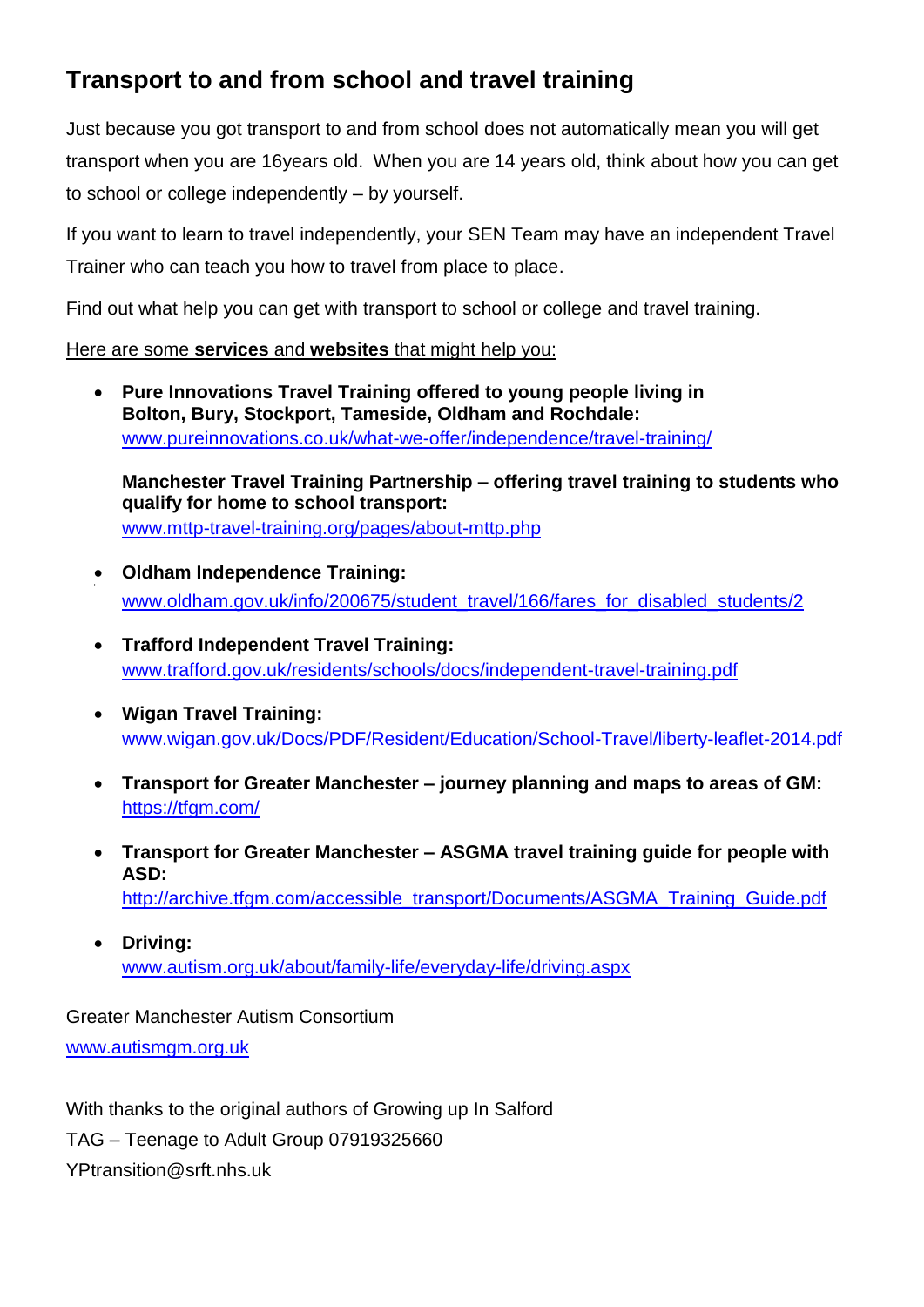### **ASDAN Roadwise short course:**

The ASDAN RoadWise Short Course can accredit up 60 hours of activities relating to the consequences of dangerous driving, dangers on the road, the law, transport and the environment, vehicle maintenance and vulnerable road users. The course provides a focus for work with young people around issues of road use.

[www.asdan.org.uk/courses/programmes/roadwise-short-course](http://www.asdan.org.uk/courses/programmes/roadwise-short-course)

## **Money for going to college**

Depending on your personal circumstances, you may be entitled to help with the cost of college. Speak to your college about this to find out more information and to see if you are eligible.

If your parent/carer claims child tax credit for you, then you can still receive this until you are 19 years old if you are in full time education. However, it is very important they let the tax credits office know what school or college you are at, and what courses you are studying.

Your local SENIAS (Special Educational Needs Information and Advice Service) can help you to explore your educational options and needs. Independent Supporters can also help with securing support through Education and Health Care Plans. Details of these services will be on your Local Offer pages (see page 3 for links)

You can also find information about local support for Special Educational Needs and Disabilities at <https://www.familylives.org.uk/advice/your-family/special-educational-needs/>

## **Where you live**

One of the first things you need to think about as you grow up, is where you will live as an adult. Many young people choose to stay at home. There are lots of good reasons to stay living at home. You get support there from family and carers, it is cheaper to live at home, or you and your family don't want you to leave yet.

Greater Manchester Autism Consortium [www.autismgm.org.uk](http://www.autismgm.org.uk/)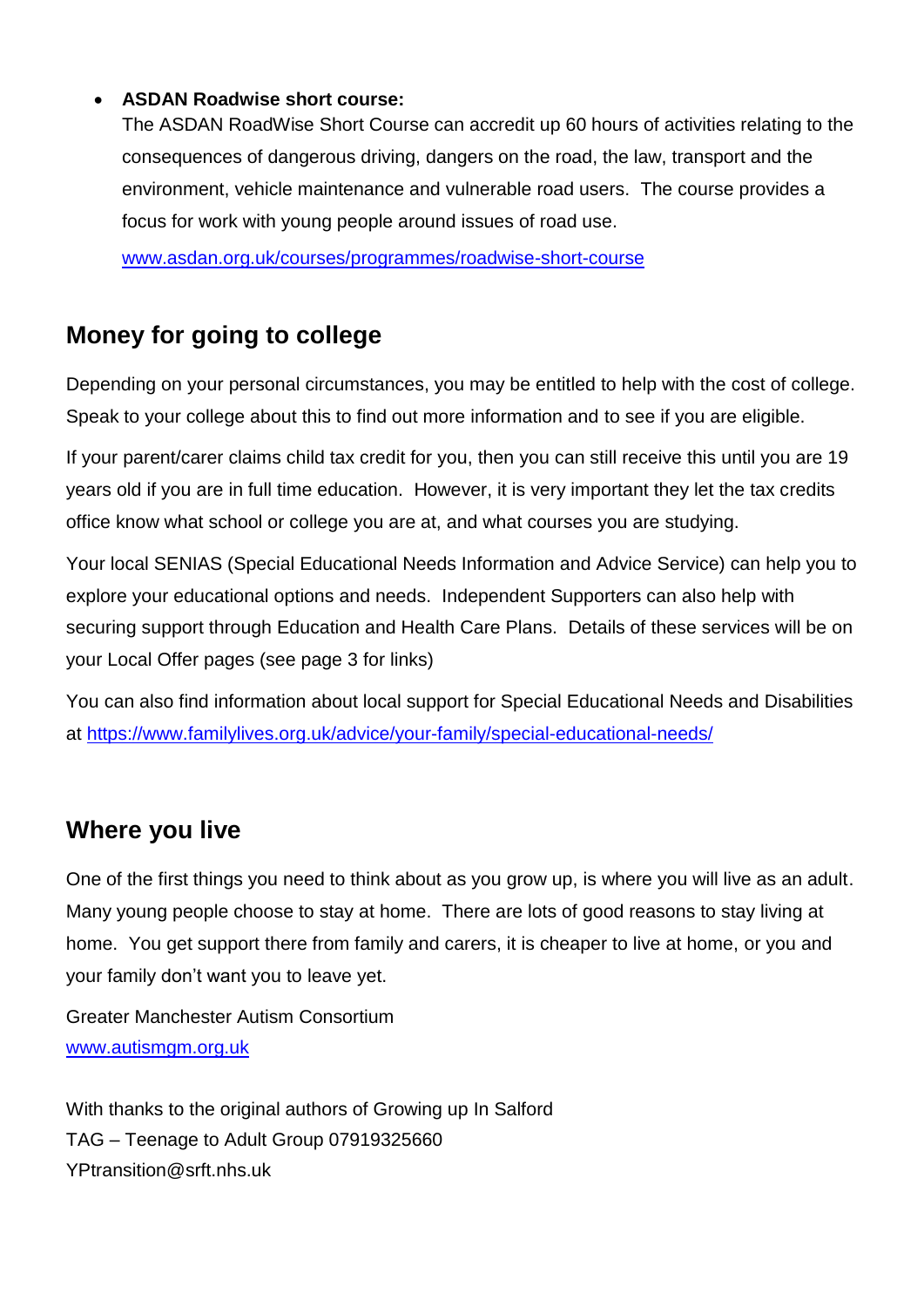This can be good, but you still need to think about developing your independence at home. Talk to your family or whoever supports you about learning how to cook simple meals, learning to tidy up and use the equipment in the house like a vacuum cleaner or ironing your clothes. There is lots of equipment and ways your property can be adapted so that you can be more independent at home. There are simple gadgets that you can buy from the internet or the high street. As you get older you may want to start spending some time in your home alone. This may sound scary at first but there is lots of equipment for example that consists of sensors that can monitor your home and let someone one know if you might need help

### **Moving into your own place**

You may have to move out of your current home, or decide that you are ready to live independently. The first thing you need to do is sign up to **your local Home Search type service**, so you can register and bid for a property. If you are planning to move into your own home, it is important that you have the following:

- $\checkmark$  Your own bank account
- $\checkmark$  Benefits in place
- $\checkmark$  Photo identification e.g. passport

Your local Housing Advice team will be able to advise you about what help and support is available to support you to find a home and to manage your tenancy. If you need extra support they will make the necessary referrals.

This NAS factsheet provides more information and things to think about when looking at various housing options: <http://www.autism.org.uk/supportoptions>

## **Who to contact**

Greater Manchester Autism Consortium [www.autismgm.org.uk](http://www.autismgm.org.uk/) **Housing and Support Alliance** – Offers online information about housing and support for people with learning disabilities and their families. Website: www.housingandsupport.org.uk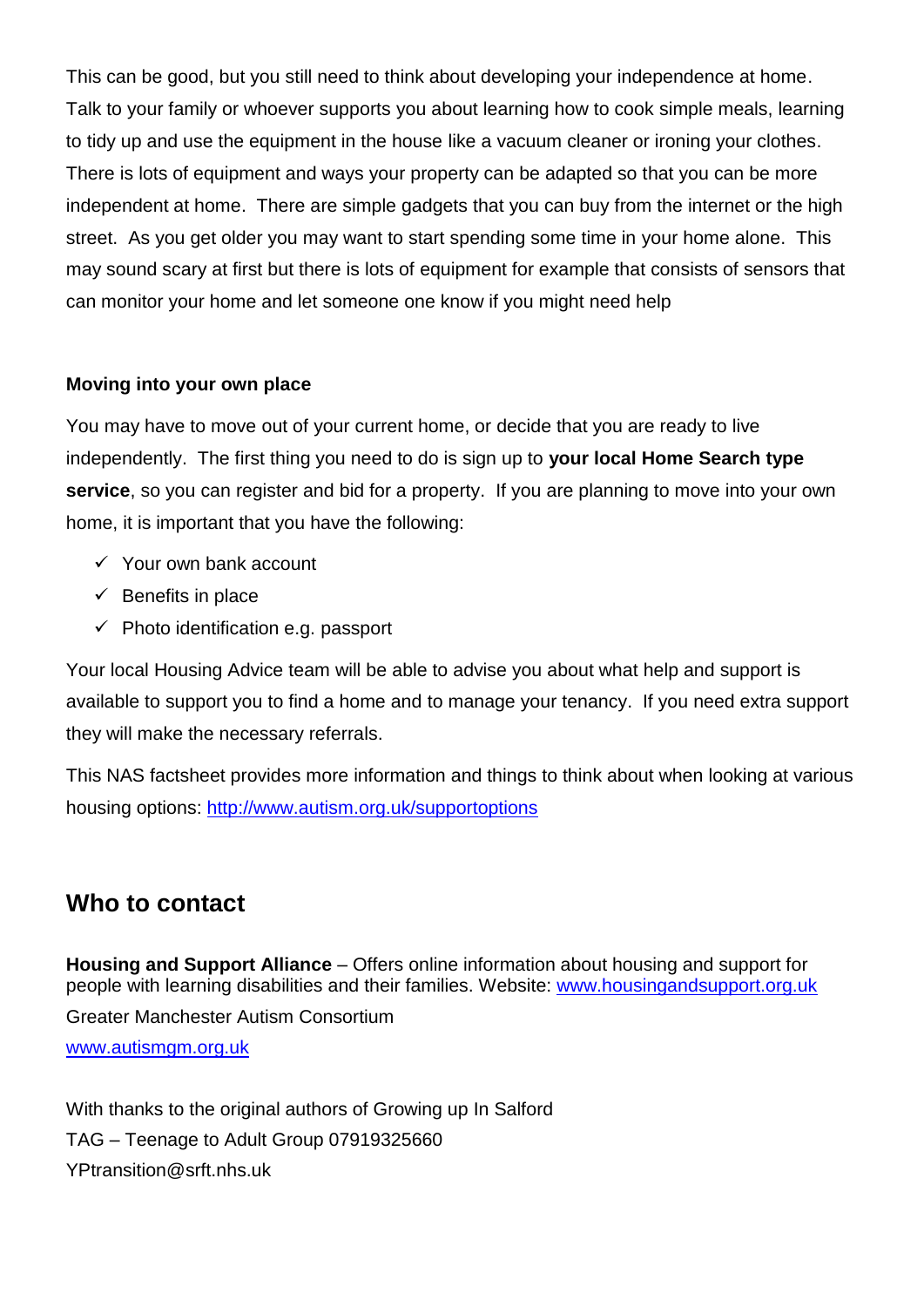**Disabled Living** [www.disabledliving.co.uk](http://www.disabledliving.co.uk/)

**Disabled Living Foundation** – has a specific tele-care section: [www.dlf.org.uk](http://www.dlf.org.uk/) (tel. 0300 999 0004)

**Shelter** [www.shelter.org.uk](http://www.shelter.org.uk/) for those facing homelessness or experiencing bad housing

**Centre Point** [www.centrepoint.org.uk](http://www.centrepoint.org.uk/) also for young people at risk of homelessness

There should be local contact details for housing information in each area on your local offer pages (see page 3 for links).

# **Money**

Money is very important. As you get older you need to think about:

- 1. How you get money
- 2. What you do with your money

### **Getting a Job**

The best way for young people to get money is by getting a job. The earlier you start to think about getting a job the better.

There are lots of different ways to find a job; tell friends and family you are looking for a job and they may know someone who can help

- Go to local shops and businesses, ask them if they have any jobs and give them your CV.
- Use the newspaper or internet to look for jobs
- Speak to your college tutors or a training centre as they can help you get ready for work, and give you the skills to look for and keep a job.

Greater Manchester Autism Consortium [www.autismgm.org.uk](http://www.autismgm.org.uk/)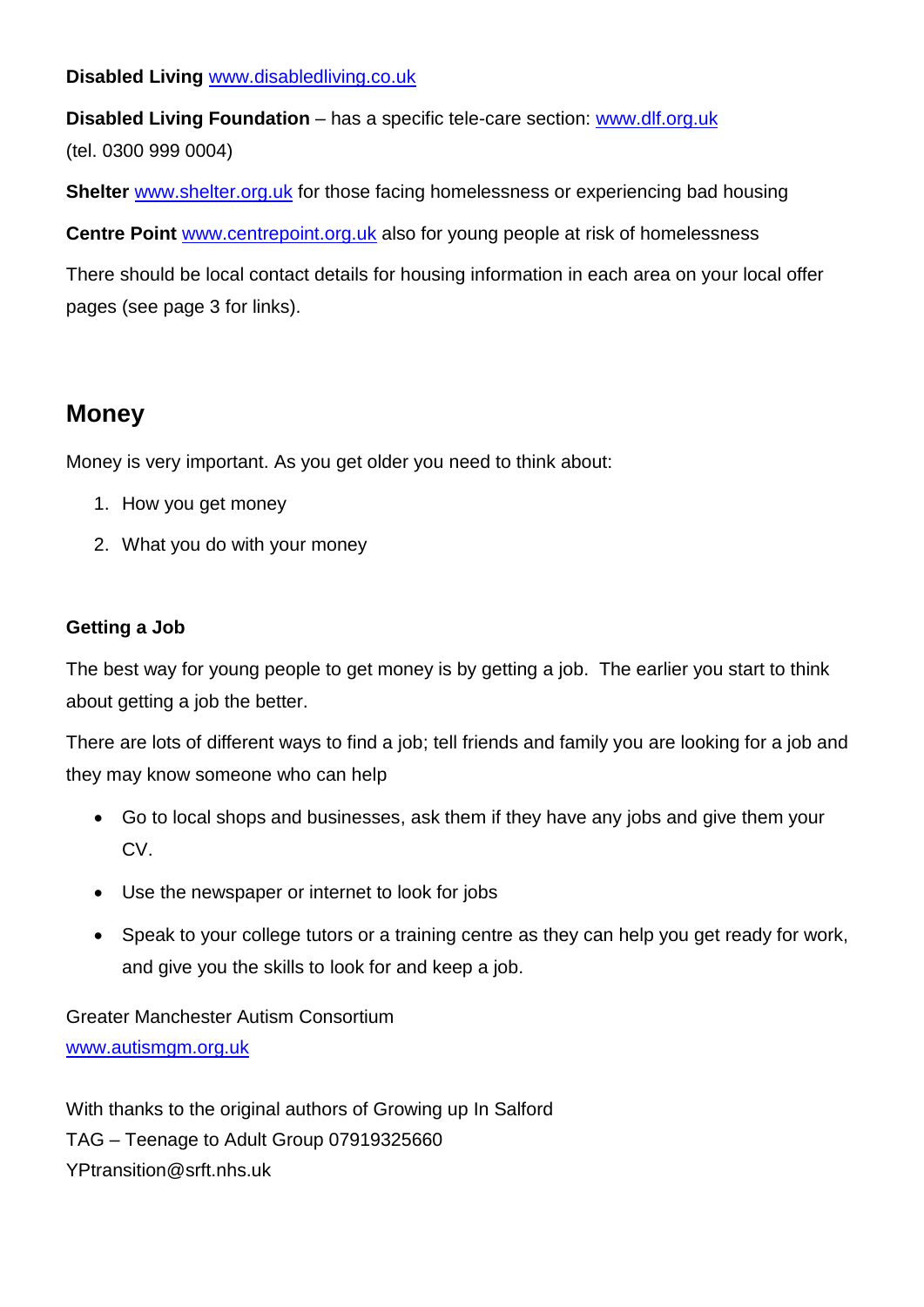Visit your local job centre which has an up to date list of available jobs and people who can help you. Ask for a disability employment officer. Sometimes a supported employment service can also help you look for, find and keep a job.

## **Support with employment**

### **Who to contact**

To find or contact your nearest Job Centre Plus, use the local search facility at this gov.uk address: [www.gov.uk/contact-jobcentre-plus/how-to-contact](http://www.gov.uk/contact-jobcentre-plus/how-to-contact)

## **Supported Employment organisations in Greater Manchester**

- [www.pureinnovations.co.uk/](http://www.pureinnovations.co.uk/)
- [www.unitedresponse.org.uk/trafford-employment-services](http://www.unitedresponse.org.uk/trafford-employment-services)
- [www.breakthrough-uk.co.uk/#!employment--skills/cxpn](http://www.breakthrough-uk.co.uk/#!employment--skills/cxpn)
- [base-uk.org/about/members/bury-mbc](http://base-uk.org/about/members/bury-mbc)
- [base-uk.org/about/members/tameside-borough-council](http://base-uk.org/about/members/tameside-borough-council)
- <https://www.wigan.gov.uk/Resident/Jobs-Careers/Supported-employment/index.aspx>
- [www.shaw-trust.org.uk/shaw-trust-in-your-area](http://www.shaw-trust.org.uk/shaw-trust-in-your-area)

This NAS factsheet may also be helpful: [www.autism.org.uk/about/adult-life/work.aspx](http://www.autism.org.uk/about/adult-life/work.aspx)

## **Benefits**

When you are 16yrs, you will be asked if you want to receive benefits in your own right. You may be able to get new benefits as well, even if you are still in education.

Greater Manchester Autism Consortium [www.autismgm.org.uk](http://www.autismgm.org.uk/)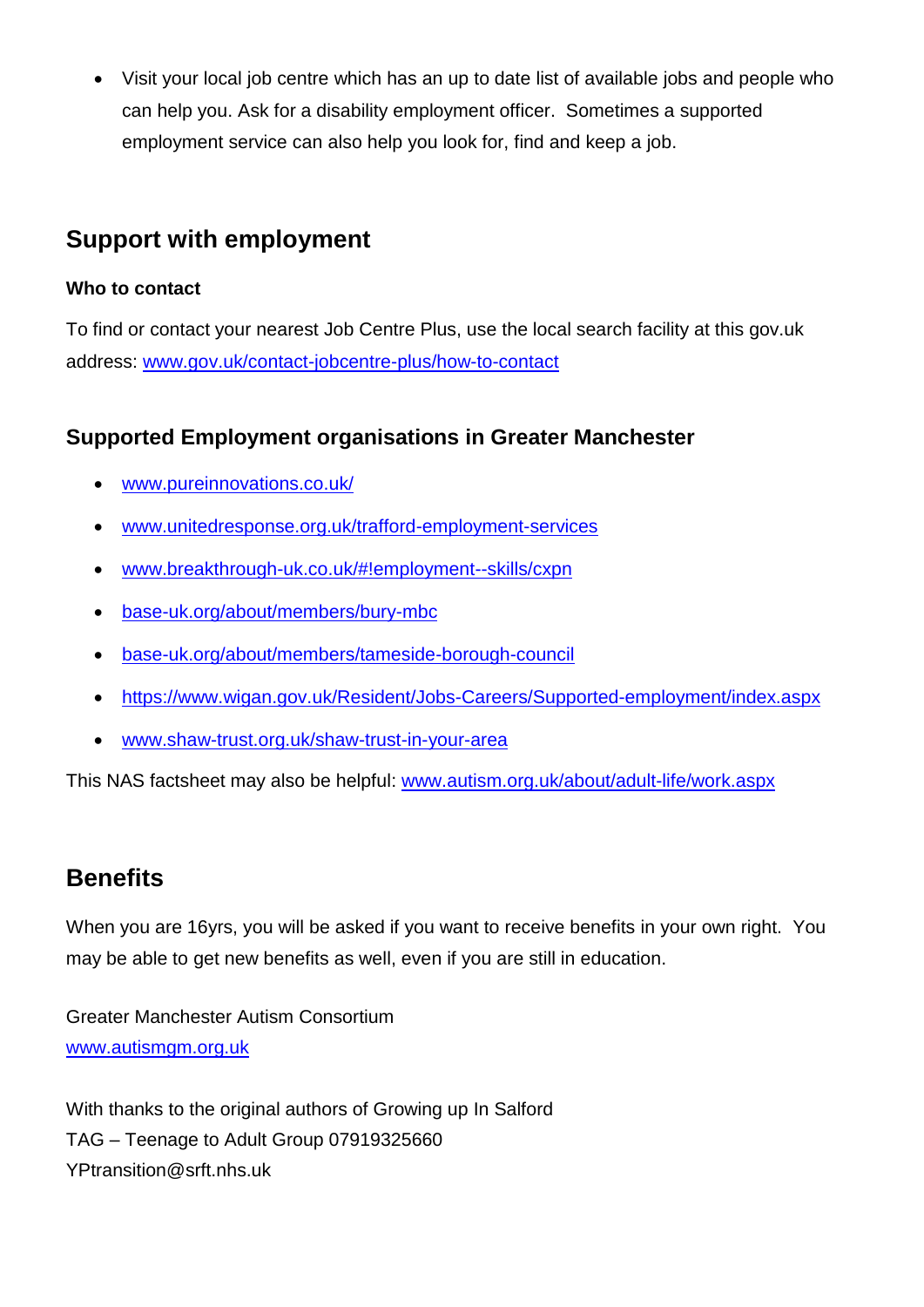If you are worried about looking after your own money, you can decide whether to ask someone to help you manage your money. This is called an Appointee. The Department of Work and Pensions (DWP) need to agree this. They will visit you and your Appointee. The money is still yours and can still go in your bank, it just means that someone can fill in the forms or talk to people about your money on your behalf. The Citizens Advice Bureau can give you more information about benefits.

### **Citizens Advice Bureau**

### <https://www.citizensadvice.org.uk/>

Information about all benefits: [www.gov.uk/browse/disabilities](http://www.gov.uk/browse/disabilities)

You can also contact **Turn2us** [www.turn2us.org.uk/](http://www.turn2us.org.uk/) which is a charity helping people to claim all the money available to them through benefits and grants.

You can find out information about autism and claiming benefits on the NAS website:

<https://www.autism.org.uk/benefits>

### **Borrowing money**

If you need to borrow money, **Credit Unions** can be good places to go. You can also ask your bank.

 **Credit Unions in Greater Manchester** <http://www.creditunions.co.uk/manchester/>

Some companies offer **payday loans.** These are a very expensive way to borrow money. You will always have to pay back much more than you borrow. Do not give payday loan websites your personal information.

Greater Manchester Autism Consortium [www.autismgm.org.uk](http://www.autismgm.org.uk/)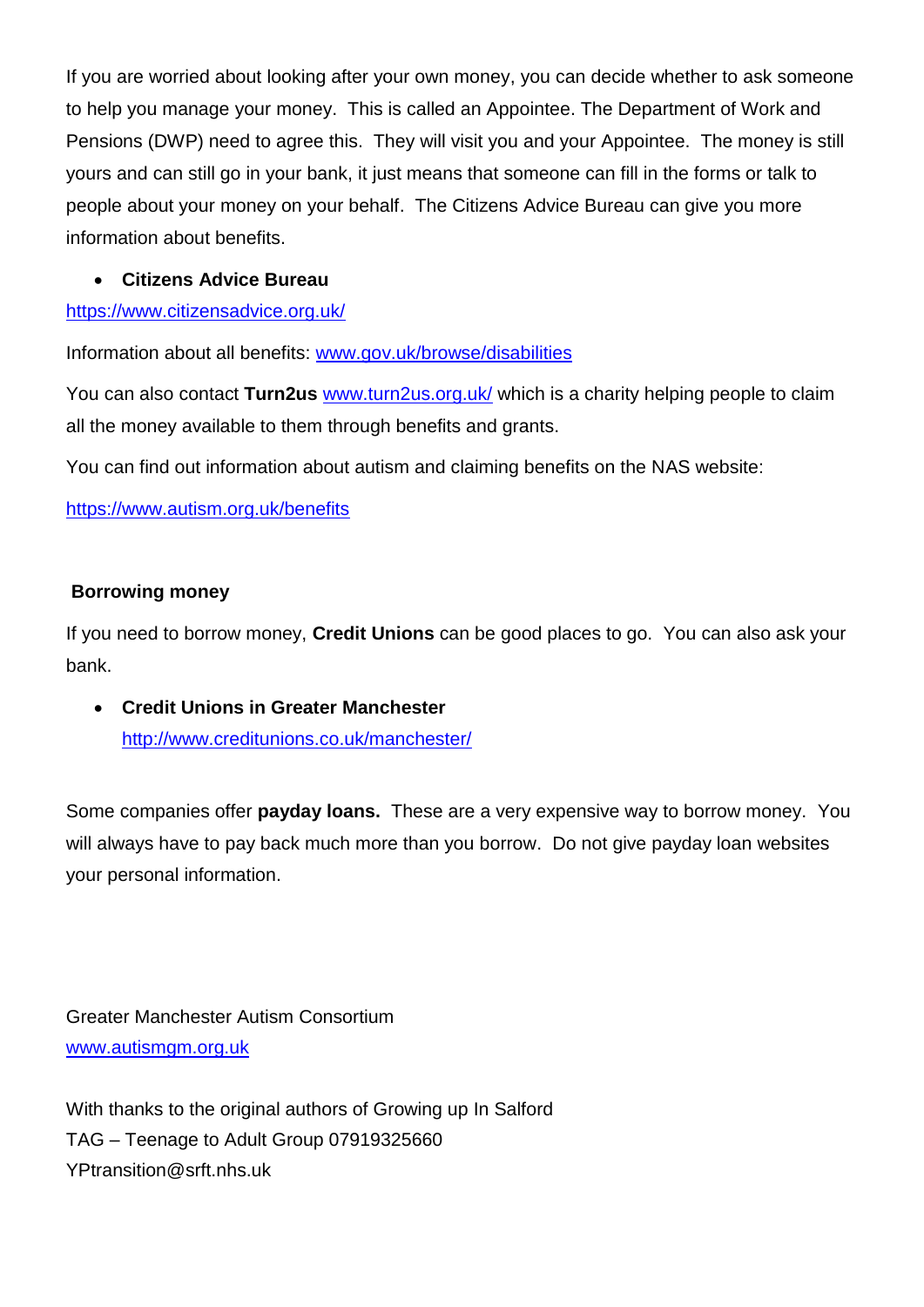## **Worried about money?**

If you are worried about money, ask for advice before you get into difficulty. You can contact **Debt line**. [https://www.nationaldebtline.org](https://www.nationaldebtline.org/) or telephone 0808 808 4000

You can also visit your local **Citizens Advice Bureau**. These are free and trustworthy services.

**MoneySavingExpert** www.**[moneysavingexpert](http://www.moneysavingexpert.com/)**.com is full of advice for saving money, vouchers, calculators, guides and price comparison tables. There are also many discussion forums including 'Disability and Dosh'.

## **What to do with money**

As you're getting older, you will get more money either through work or benefits. This money is not just for spending on clothes or buying computer games. Your money is to help you pay for all your living costs including:

- The bills in the house
- Food
- Rent
- Clothes
- Hobbies and interests
- Travelling around
- Mobile phones

You also need to think about:

- If you are living at home with family, do you have pay 'keep'? If so, how much will this be each week?
- If you are living on your own or living with other people, what is your share of the bills?
- How much do your hobbies and interests cost? Can you afford to do all of them?

Greater Manchester Autism Consortium [www.autismgm.org.uk](http://www.autismgm.org.uk/)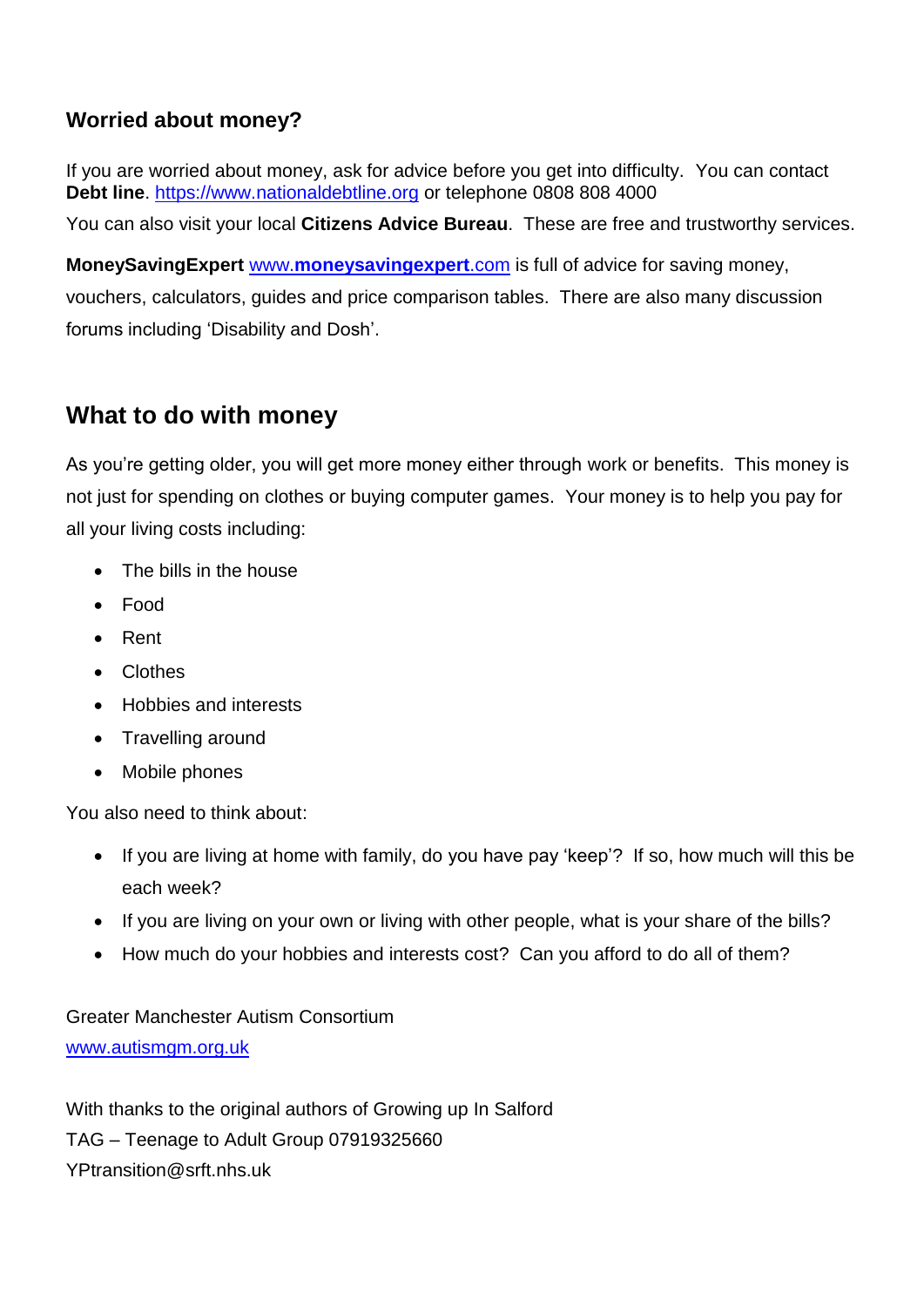If you do not pay your rent, bills etc, you can get into a lot of trouble. It is important that you learn to budget so you don't end up owing lots of money. There are lots of people who can help you learn to budget, including school, college and [www.moneyadviceservice.org.uk](http://www.moneyadviceservice.org.uk/)

### **Bank Accounts**

It can be difficult to apply for a bank account when you're over 18yrs so it is important that you get one when you are 16yrs.

If you are struggling to open a bank account, you can phone the government department and ask them to open a Post Office card account [www.postoffice.co.uk/post-office-card-account](http://www.postoffice.co.uk/post-office-card-account)

### **Information about how to open a bank account:**

http://www.bild.org.uk/resources/easy-read-information/money/

<https://www.autism.org.uk/about/adult-life/managing-money.aspx>

# **Getting Around**

There are different way to travel to places including, getting a lift, walking, cycling, or using taxis, buses, trains and trams.

Your family, school and college can help you learn the skills you need to travel on your own or with friends. This is called travel training. My Own Fone [www.myownfone.com](http://www.myownfone.com/) (tel: 08006996699) is a cheap mobile phone which just stores the numbers you need. This can be good if you do not want to carry a real mobile phone with you.

Greater Manchester Autism Consortium [www.autismgm.org.uk](http://www.autismgm.org.uk/)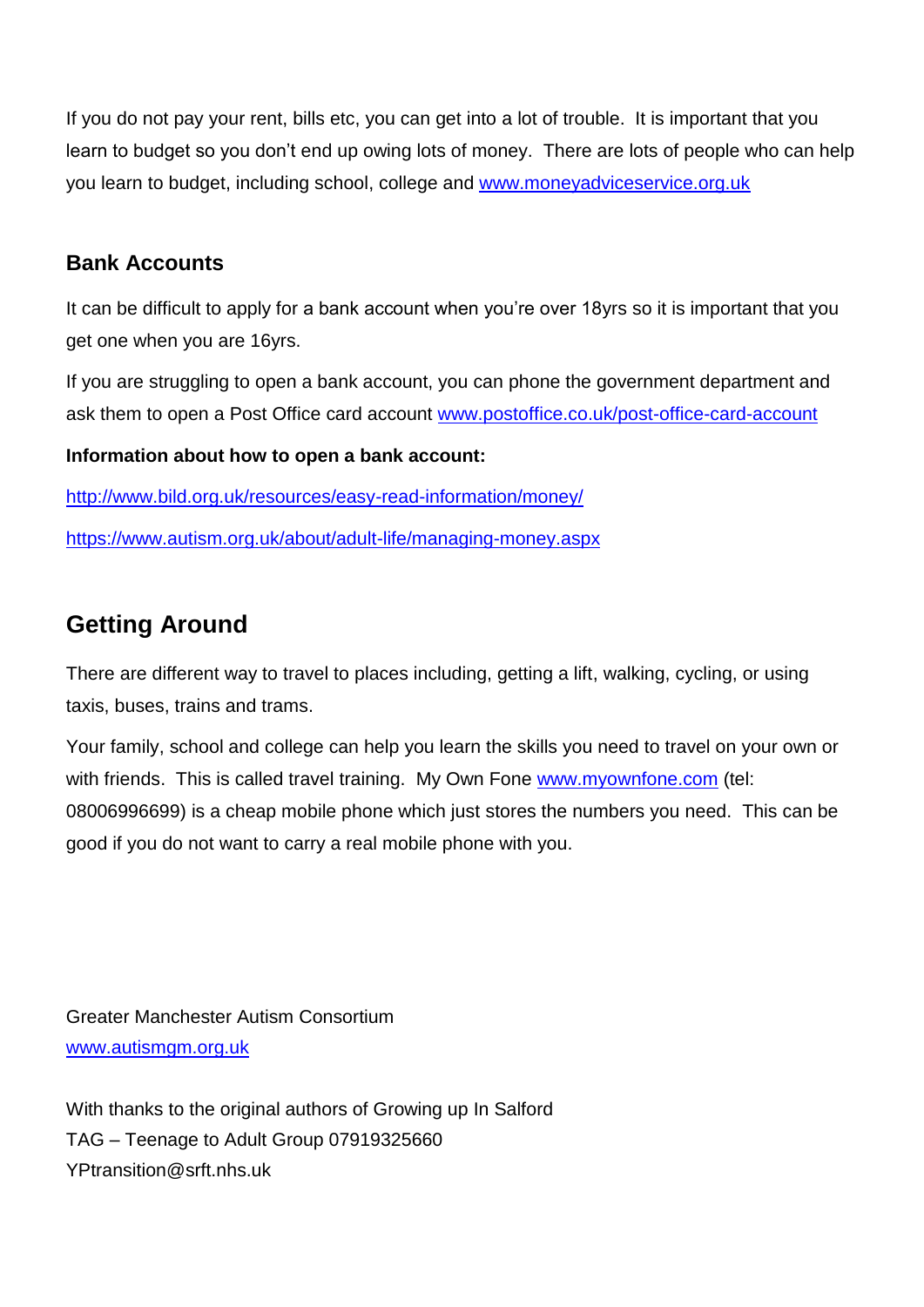Tips for travelling to somewhere new:

- Only learn one new route at a time start with walking to the local shop.
- Do the route with someone else a few times first.
- Plan with someone you trust what to do if something goes wrong.
- Ensure your mobile phone has credit so you can phone someone if you get stuck

Your 'phone may have a GPS in it. Make sure someone you trust has your phone number and password so they can find you if you get lost. Sometimes it is called 'find my phone'.

### **Public transport**

Disabled people (including those with mental health problems) may be entitled to reduced fare or free public transport. However, just because you had a free Bus Pass once, does not mean you will automatically get one for life. You will have to re-apply when you are 16yrs and 18yrs for a Bus Pass as it is not automatic and it will depend on the eligibility criteria.

There are different types of Bus Passes available. For more information visit

<https://www.tfgm.com/tickets-and-passes/passes-for-disabled-people>

### **Taxis**

If you cannot use any public transport, **Transport for Greater Manchester** provides a Travel Voucher Scheme, which can pay for taxis and door-to-door services [http://archive.tfgm.com/journey\\_planning/Tickets/Pages/tickets\\_travel\\_vouchers.aspx](http://archive.tfgm.com/journey_planning/Tickets/Pages/tickets_travel_vouchers.aspx)

Taxis can be expensive, so speak to friends and family who are going to the same place as you to see if they can share the taxi and split the fare. There are some taxi firms who specialise in supporting people with disabilities and/or additional needs

Greater Manchester Autism Consortium [www.autismgm.org.uk](http://www.autismgm.org.uk/)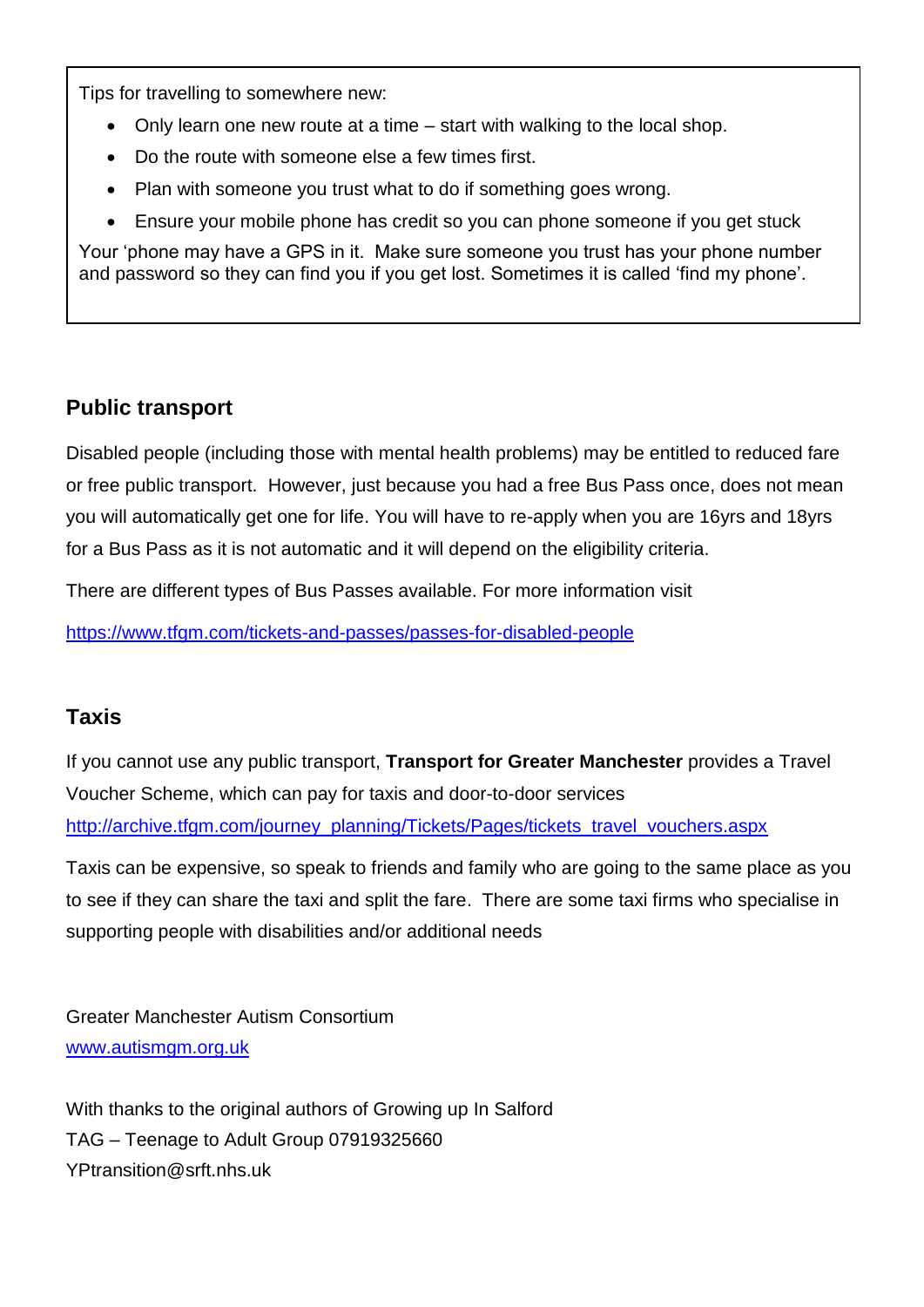## **Learning to drive**

At 17yrs, you can learn to drive, you can find out about learning to drive at:

<https://www.safedrivingforlife.info/starting-drive> . If you have a disability [www.disabledtraveladvice.co.uk/learning-drive-when-disabled.html](http://www.disabledtraveladvice.co.uk/learning-drive-when-disabled.html) gives lots of useful information. There are some conditions which mean you will not be able to drive, such as if your eyesight isn't good enough or if you have epilepsy which is unmanaged. [www.gov.uk/driving](http://www.gov.uk/driving-medical-conditions)[medical-conditions](http://www.gov.uk/driving-medical-conditions)

Here is a factsheet about autism and learning to drive: [www.autism.org.uk/about/family](http://www.autism.org.uk/about/family-life/everyday-life/driving.aspx)[life/everyday-life/driving.aspx](http://www.autism.org.uk/about/family-life/everyday-life/driving.aspx)

### **Who to contact**

**Transport for Greater Manchester – journey planning and maps to areas of GM**

### <https://tfgm.com/>

 **Transport for Greater Manchester – ASGMA travel training guide for people with ASD**

[http://archive.tfgm.com/accessible\\_transport/Documents/ASGMA\\_Training\\_Guide.pdf](http://archive.tfgm.com/accessible_transport/Documents/ASGMA_Training_Guide.pdf) (For details of local travel training schemes, see page 10 of this document)

# **Support for hobbies, interests and a social life**

When you finish college you may have a lot of free time, so taking part in activities or having hobbies and interests outside of the home can help you meet new people, keep fit, stay active and be happy.

Greater Manchester Autism Consortium [www.autismgm.org.uk](http://www.autismgm.org.uk/) There are lots of clubs and groups, some are especially for young people with additional needs and others are open to everyone.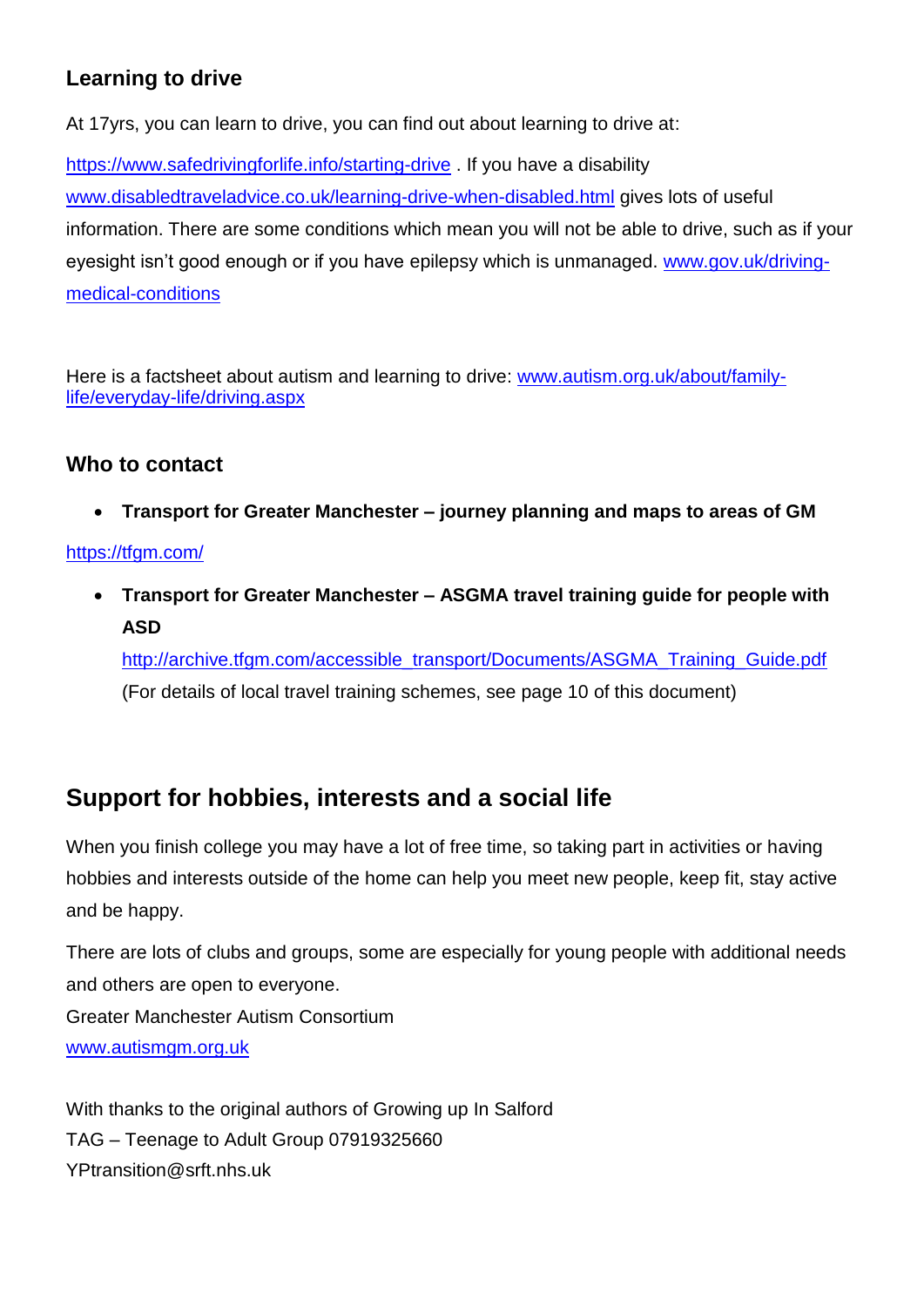You can find information about what is available on your local offer page (see page 3 of this document for links), and you can look at [www.autismgm.org.uk](http://www.autismgm.org.uk/) for information about autism specific groups and opportunities.

ASGMA offer social and leisure services to people with high functioning autism across Greater Manchester. There is a charge for these activities.<http://asgma.org.uk/> (tel: 0161 866 8483)

Community centres, leisure centres, many churches, and other religious centres also have events that you could join.

## **Resources and useful websites:**

- **Aspirations** <http://asgma.org.uk/project/aspirations/> Social/leisure group for children and young adults with Asperger syndrome managed by The Autistic Society Greater Manchester Area (ASGMA). There is a charge for activities.
- **Bolton Adults Autism Support** <http://www.boltonadultautismsupport.org.uk/>
- **42nd Street** [www.42ndstreet.org.uk](http://www.42ndstreet.org.uk/)

Mental health charity working with young people in Greater Manchester (currently funded by Manchester, Salford, Trafford and Tameside) aged 11-25yrs.

**CEA Cinema Exhibitors Card** [www.ceacard.co.uk](http://www.ceacard.co.uk/)

The CEA Card is a national card scheme developed for UK cinemas by the UK Cinema Association (UKCA), formerly the Cinema Exhibitors' Association (CEA). The scheme was introduced in 2004 and is one of the ways for participating cinemas to ensure they make reasonable adjustments for disabled guests when they go to the cinema; in particular it ensures a complimentary ticket for someone to go with them.

- **Artism** [www.artismuk.webs.com](http://www.artismuk.webs.com/) A not-for-profit organisation providing support for artists on the autistic spectrum.
- **Special Virtuosi** [www.specialvirtuosi.co.uk](http://www.specialvirtuosi.co.uk/) A music group which provides music opportunities to students of various ages, musical abilities and with various educational needs.

Greater Manchester Autism Consortium [www.autismgm.org.uk](http://www.autismgm.org.uk/)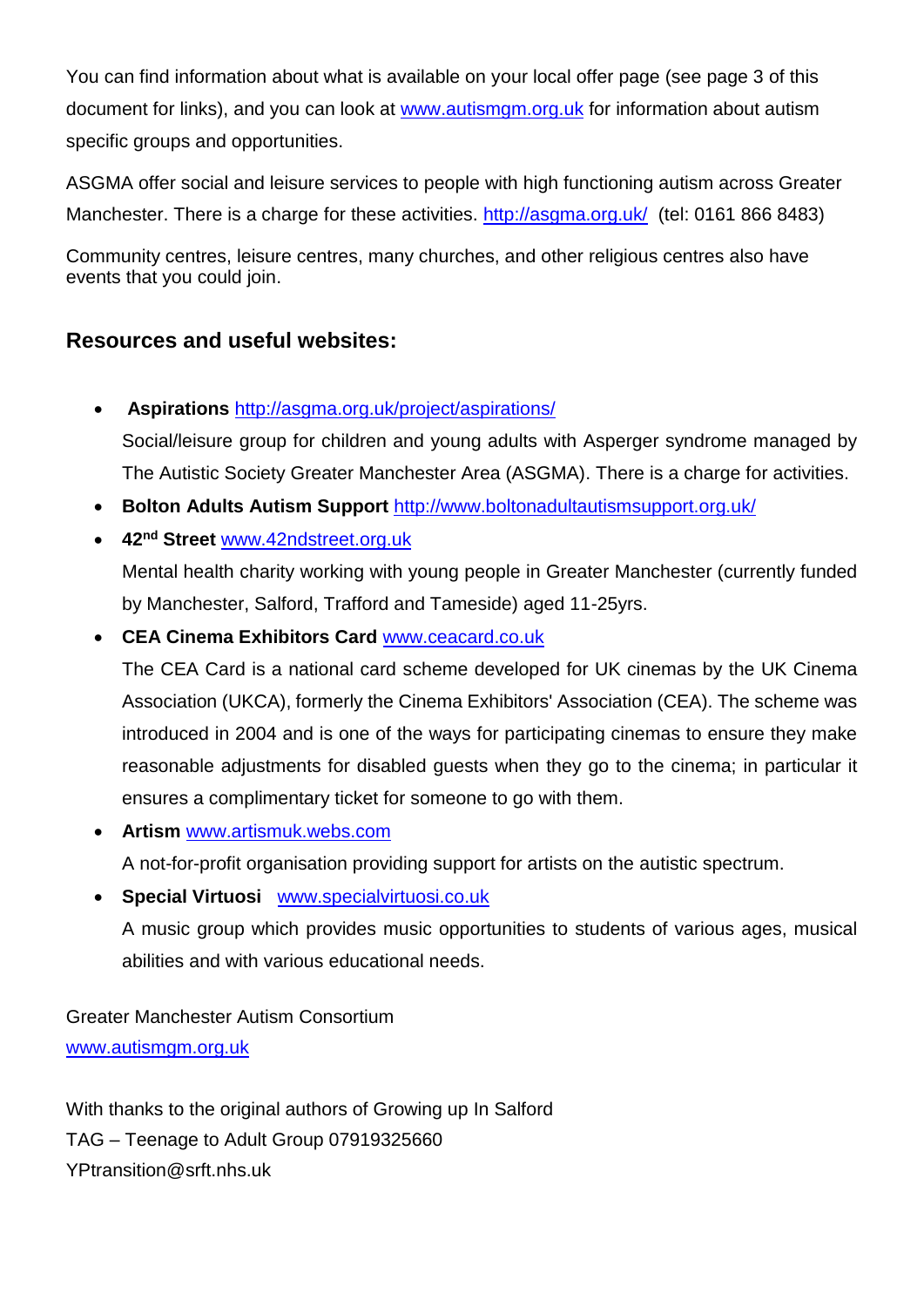**Manchester Art Gallery** Free Open Doors Drop In session for children with ASD aged 5- 16yrs

[www.manchesterartgallery.org/blog/autism-awareness-seminar-gem-north-west/](http://www.manchesterartgallery.org/blog/autism-awareness-seminar-gem-north-west/)

- **Manchester Museum –** Free Early Opening Drop-In session every month for children with ASD [http://events.manchester.ac.uk/event/event:g27-iym38htu-vt97tk/autism-friendly](http://events.manchester.ac.uk/event/event:g27-iym38htu-vt97tk/autism-friendly-early-opening)[early-opening](http://events.manchester.ac.uk/event/event:g27-iym38htu-vt97tk/autism-friendly-early-opening)
- **NAS Adult Services Social Group** meets monthly for people aged 18yrs + with Asperger syndrome and HFA

[www.autism.org.uk/directory/resources/14555.aspx](http://www.autism.org.uk/directory/resources/14555.aspx)

# **Friendships and Relationships**

### **Staying in Touch with Friends**

Young people often tell us that the most important thing to them is keeping in touch and having places to go to with their friends.

Remember when using social media sites it's important to keep yourself safe, and tell your parents, tutors or carers if you feel worried or bullied when using social media.

There are lots of ways you can keep in touch with your friends, which include, swapping 'phone numbers, using social media sites, such as Facebook, using Skype or 'live' computer gaming.

If you want to see your friends in person, you may want to meet up to go to each other houses, or go out and do something together such as the cinema, something to eat, or to a local pub. If you struggle to organise getting together, ask your family or college tutor if they can help you to arrange to meet up. It can be helpful to have a set date that you meet up with friends.

Greater Manchester Autism Consortium [www.autismgm.org.uk](http://www.autismgm.org.uk/)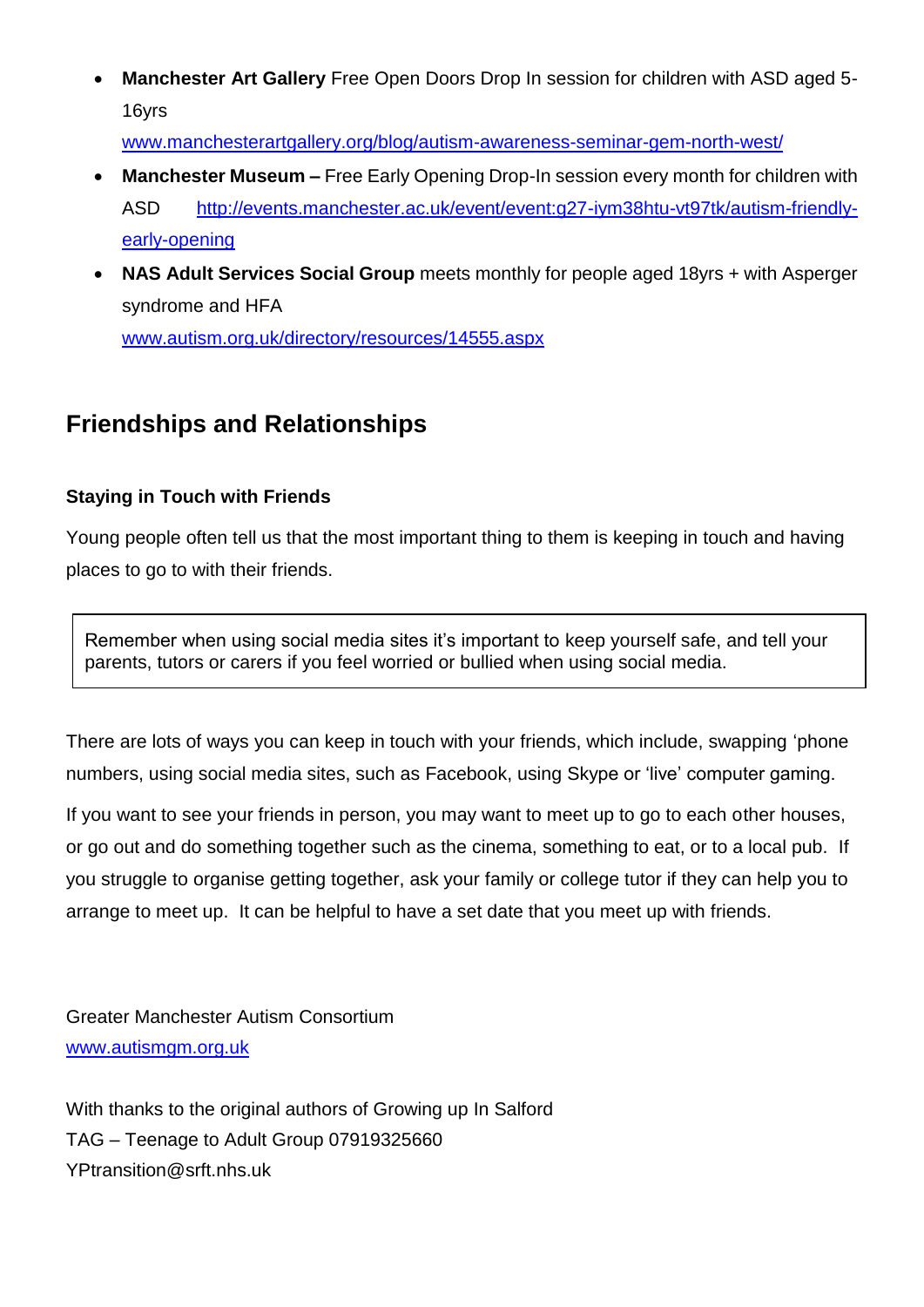### **Useful resources for young people:**

- **e-Buddies a Best Buddy International Programme**  [www.ebuddies.org/about/](http://www.ebuddies.org/about/)
- **PenPal section of NAS publication called The Spectrum** free subscription <https://www.autism.org.uk/thespectrum>

## **Falling in Love**

As you get older you may want start to 'fancy' someone, and want to be their boyfriend/girlfriend. This can be exciting but you might be worried about whether the person likes you or how to go about asking a person out. Talk to someone you trust, who can give you help and advice.

This information page is targeted at parents and professionals, but there are many useful links about sex, puberty and growing up at [www.autism.org.uk/sexeducation](http://www.autism.org.uk/sexeducation)

### **Other useful resources about puberty and sex education:**

- **Jessica Kingsley, publisher** [http://www.jkp.com/uk/](http://www.jkp.com/uk/exploring-friendships-puberty-and-relationships)
- **FPA – Family Planning Association** [www.fpa.org.uk](http://www.fpa.org.uk/) Resources also include info for parents/carers towards individuals who are themselves on the spectrum although again they may find some of the content useful.
- **Life Support Productions** Have produced DVD's and resources for special educational needs, Primary and Secondary. Highly recommended for children and young people with autism: [www.lifesupportproductions.co.uk](http://www.lifesupportproductions.co.uk/)
- **Brook Young People** [www.brook.org.uk/our-services](http://www.brook.org.uk/our-services) Charity for young people under 25yrs providing relationship and sex information

Greater Manchester Autism Consortium [www.autismgm.org.uk](http://www.autismgm.org.uk/)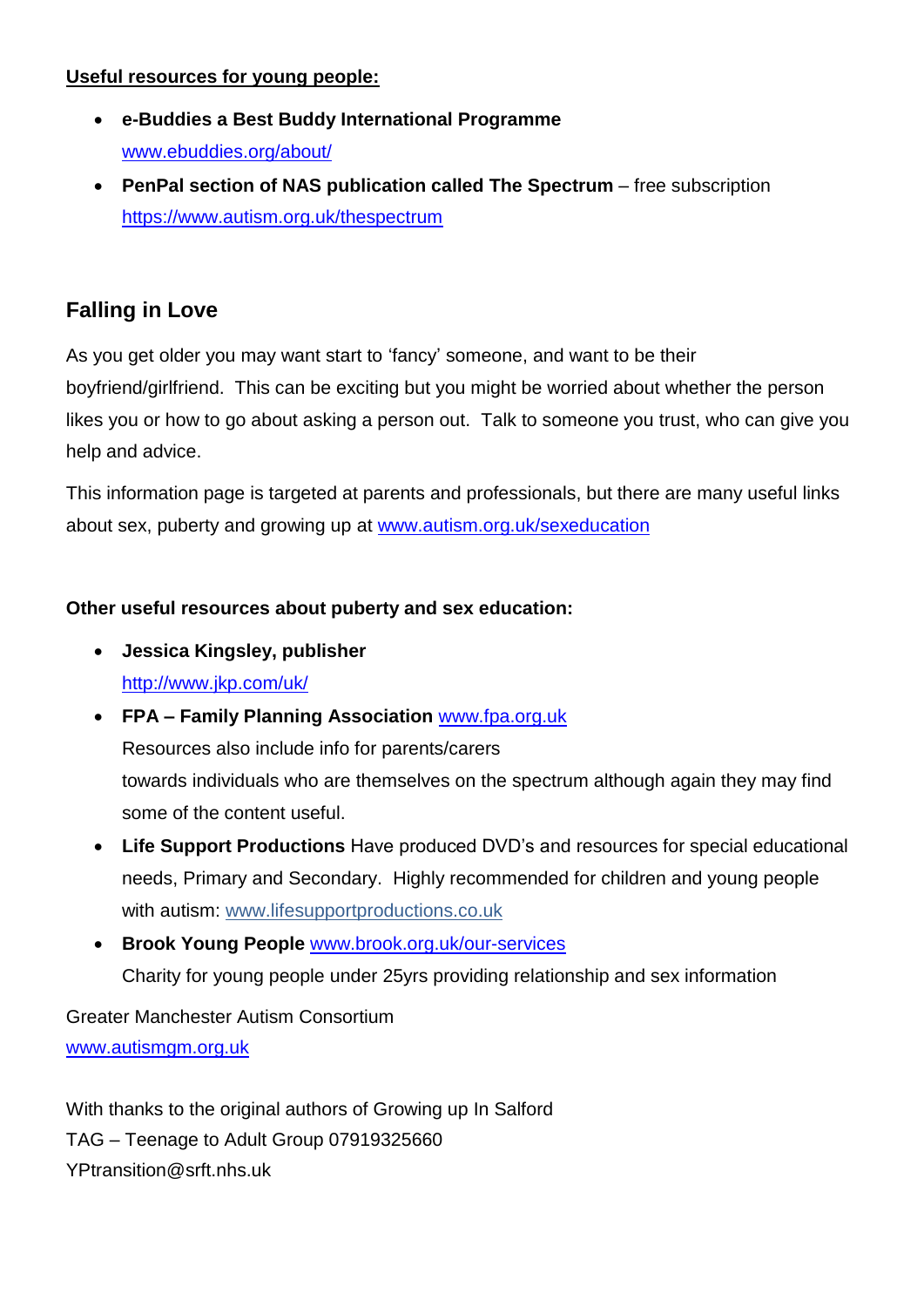### **Sex Education Forum** [http://www.sexeducationforum.org.uk](http://www.sexeducationforum.org.uk/)

The Sex Education Forum is a membership organisation and works together with its members and other stakeholders to achieve quality sex and relationships education Members include schools, colleges, youth settings, local authorities, NHS trusts, local and national organisations and individuals.

Understanding your emotions and sexuality can be difficult. If you are confused about your sexuality, or know that you are gay, lesbian, bisexual or transgender, the following contacts may be of use.

#### **Lesbian, gay, bisexual and transgender resources:**

**A.S.P.E.C.S. LGBT Autistic Network Bi-Monthly Meeting 7-9pm**

An informal bimonthly get-together and discussion for LGBT people with autism as well as relatives and friends of LGBT autistic people and those in the support profession, particularly LGBT support workers. Currently meetings are in Manchester and Sheffield and are open to people aged 16yrs and over. For more information contact Dan Kahn on 07896 474 243 or **[dan@alacroart.com.](mailto:dan@alacroart.com)** You can also request to join their Facebook group.

- **Gendered Intelligence** website with resources <http://genderedintelligence.co.uk/trans-community/resources>
- **GALOP – National LGBP domestic abuse/anti violence helpline** Tel: 0800 999 5428 <http://www.galop.org.uk/>
- **Emily Brooks** is a journalist with ASD who writes on the topic of sexual orientation and Autism

<http://www.emilybrooks.com/>

Greater Manchester Autism Consortium [www.autismgm.org.uk](http://www.autismgm.org.uk/)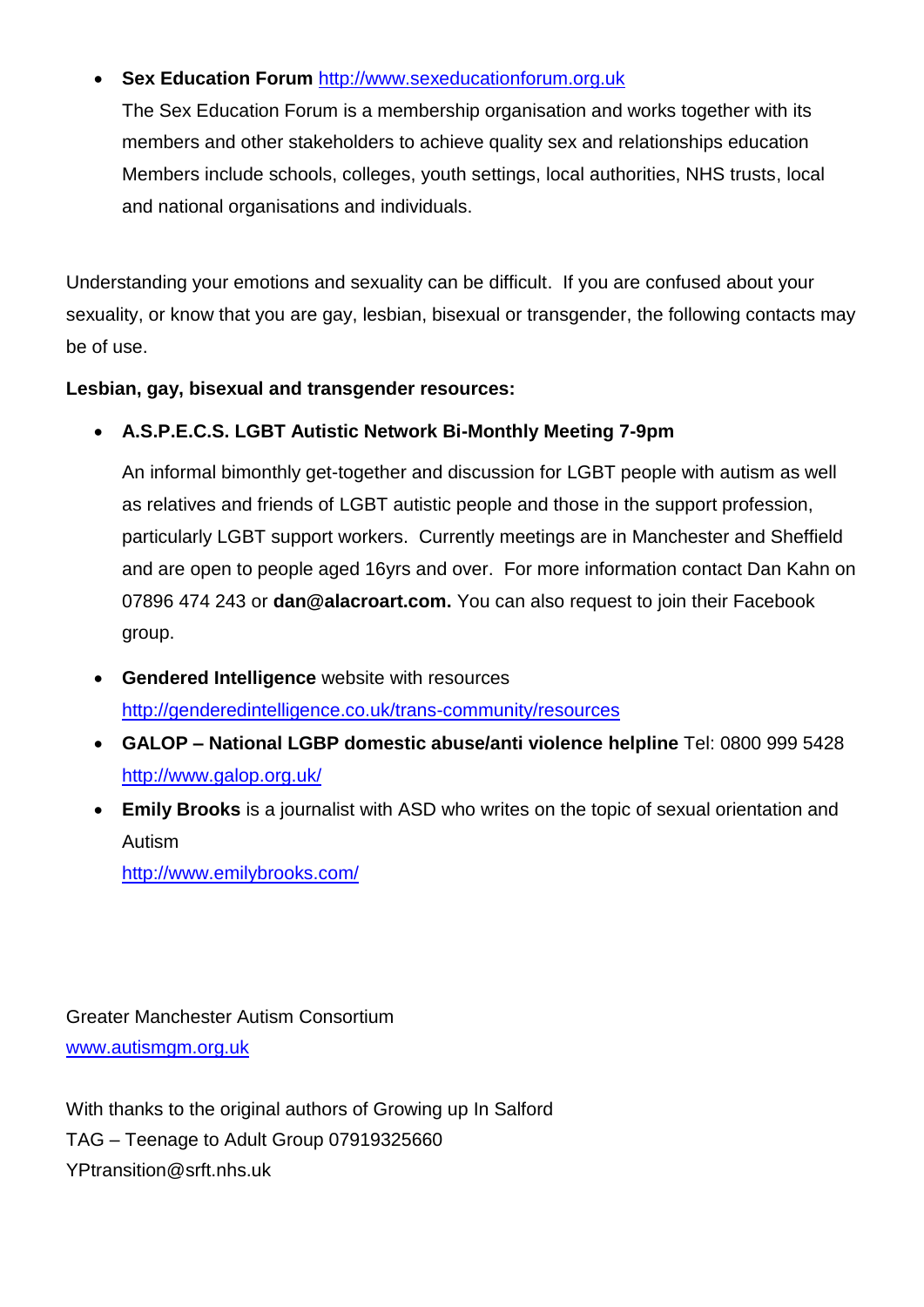# **Missing Someone**

Sometimes people we love leave. This can be because we have fallen out with them, they have left the area, or they may have died. It's normal to feel anger, guilt, fear and depression. This is called grief. If you feel like this it is important to talk to someone you trust. If you are constantly feeling sad and angry, you may need to speak to a counsellor who can help you manage your feelings. If you want to speak to someone about how you feel, confidentially you can call the following organisations.

### **Support lines and counselling:**

- **SAMARITANS:** This helpline is for everyone and is open 24 hours a day. You do not have to be feeling suicidal to ring them. Tel: 116 123 (this is free and the number will not show up on your telephone bills). You can also email [jo@samaritans.org](mailto:jo@samaritans.org)
- **CRUSE Bereavement Care:** Helpline Tel No 0808 808 1677 <http://www.cruse.org.uk/> - for help managing feels related to loss and bereavement

## **Being Bullied?**

Bullying can often be things like name-calling, hitting, happy-slapping or someone stealing your things. Bullying can happen anywhere, including at school, college, on social sites, or at work. Bully can make you feel sad and scared. There are lots of reasons that people get bullied including because of their clothes, music they like or because of their disability. It is not your fault but it is really important that you tell someone you trust such as a family member, college tutor or carer. If someone is nasty to you because of your disability, sexuality, culture or religion, this is classed as a **hate crime** and is very serious. If you think you have been victim of a hate crime it is important that you report it.

Greater Manchester Autism Consortium [www.autismgm.org.uk](http://www.autismgm.org.uk/)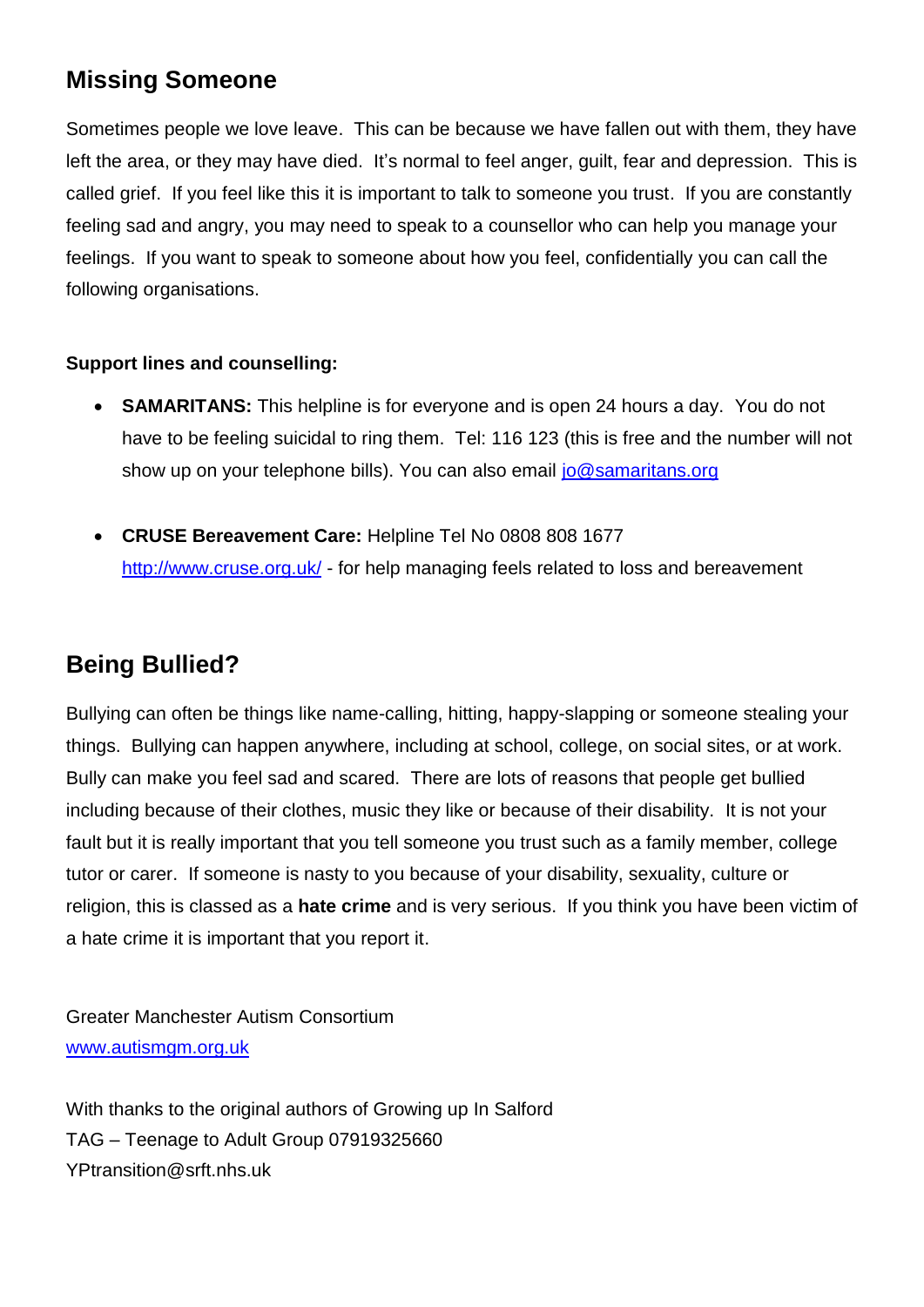#### **Greater Manchester Police Hate Crime** (reporting Tel No 101)

[http://www.gmp.police.uk/content/section.html?readform&s=C4D5E39C4F3817F680257961004](http://www.gmp.police.uk/content/section.html?readform&s=C4D5E39C4F3817F680257961004019B9) [019B9](http://www.gmp.police.uk/content/section.html?readform&s=C4D5E39C4F3817F680257961004019B9)

**Peer pressure** is when you think you should do something so that people will like you and be your friend. Sometime people can pretend to be your friend, and then take advantage of you by making you do things you do not want to do, such as spend your money, smoke, drink or even have sex for the first time. Sometimes you can get into trouble because of these friends. It's normal to want to fit in but it's important that you learn to make your own choices and become friends with people who like you for who you are. Sometimes this is called '**mate crime'**

#### **Domestic Abuse**

Bullying and being picked on can also happen in your home. This is called domestic abuse. It may be that someone hurts you physically (eg hits you), sexually (touches your private parts without your permission), financially (takes your money without asking), emotionally (is constantly not nice to you) or by neglect (where someone does not give you enough food or clothes or keep you warm). None of this is OK, you must tell someone you trust who will help you get the support you need. You can contact **ChildLine** (0800 1111) if you are under 18yrs, or 'phone **Victim Support** if you are over 18yrs: [0330](http://tel:08%2008%2016%2089%20111) 303 0162 or 0161 200 1950. You do not need to have reported something to the police to get help from Victim Support services.

Locally, each area will have a Board or Group that meets to ensure children and vulnerable adults in their area are safe. If you search the Internet for 'safeguarding' and your local authority, you should be able to find local information and support.

**Bolton** <https://www.bolton.gov.uk/safeguarding-protecting-adults/safeguarding-adults-risk#tab5>

**Bury** <https://www.theburydirectory.co.uk/kb5/bury/directory/service.page?id=6tt9WUgy19Q>

Greater Manchester Autism Consortium [www.autismgm.org.uk](http://www.autismgm.org.uk/)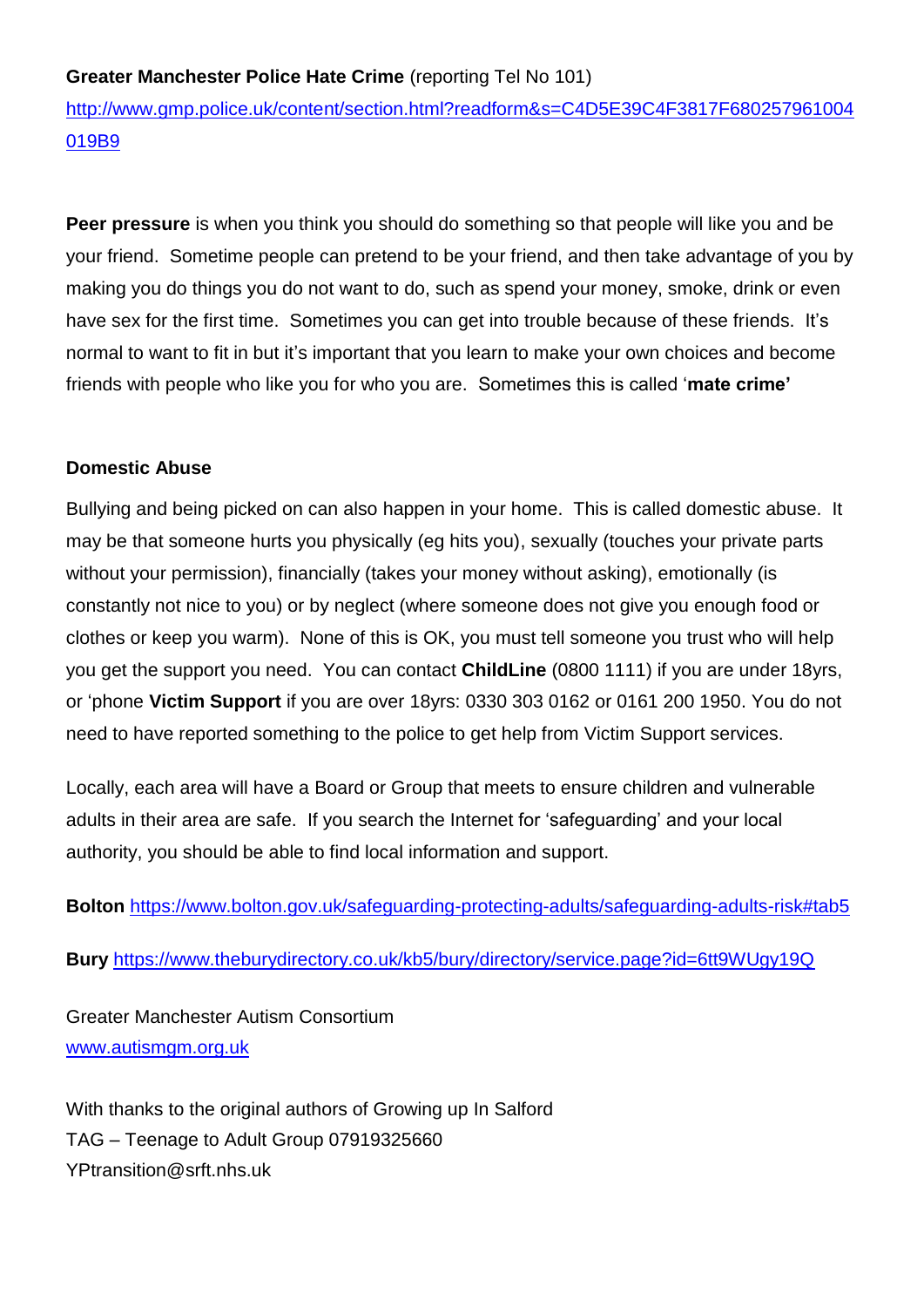**Manchester** <https://www.manchestersafeguardingboards.co.uk/concerned/> **Oldham** [https://www.oldham.gov.uk/info/100010/health\\_and\\_social\\_care/1618/oldham\\_s\\_multi](https://www.oldham.gov.uk/info/100010/health_and_social_care/1618/oldham_s_multi-agency_safeguarding_hub_mash)agency safeguarding hub mash **Rochdale** <https://www.rbsab.org/> **Salford** <https://safeguardingadults.salford.gov.uk/> **Stockport** <https://www.stockport.gov.uk/concerns-about-an-adult> **Tameside** <https://www.tameside.gov.uk/adultabuse> **Trafford** <https://www.trafforddirectory.co.uk/kb5/trafford/fsd/advice.page?id=xlKB9Y8bCoI> **Wigan** [https://www.wigan.gov.uk/resident/health-social-care/adults/report-abuse-or-neglect-of](https://www.wigan.gov.uk/resident/health-social-care/adults/report-abuse-or-neglect-of-a-vulnerable-adult.aspx)[a-vulnerable-adult.aspx](https://www.wigan.gov.uk/resident/health-social-care/adults/report-abuse-or-neglect-of-a-vulnerable-adult.aspx)

# **Your responsibilities and staying on the right side of the law**

It is very important that you know the law so that you know what acceptable behaviour is, and what you might get into trouble with the police and Court system. Sometimes people with autism get into trouble with the police because one side misunderstands the others' intention or behaviour. You can get an e card from Greater Manchester Police that explains you have autism and that you may need help from an appropriate adult if such a misunderstanding arises. Information about this card and how to obtain one can be found at:

[https://hsm.manchester.gov.uk/kb5/manchester/directory/service.page?id=HAeHlYy\\_3P4](https://hsm.manchester.gov.uk/kb5/manchester/directory/service.page?id=HAeHlYy_3P4)

Greater Manchester Autism Consortium [www.autismgm.org.uk](http://www.autismgm.org.uk/)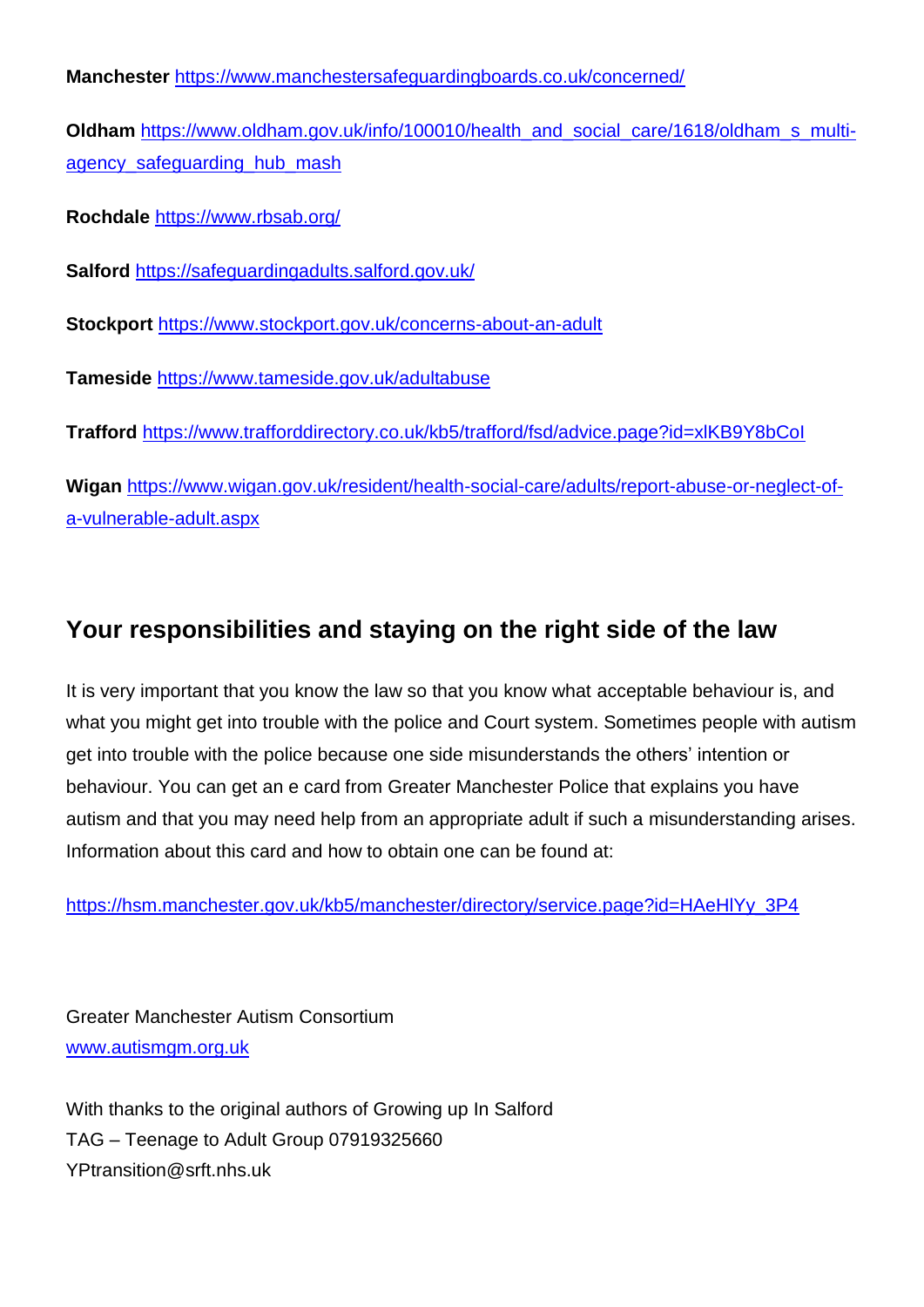More autism specific information about encounters with the law, information and support, can be found on the National Autistic Society's website here-

<http://www.autism.org.uk/about/adult-life/the-law.aspx>

## **Staying Healthy**

Staying fit and healthy is important is important no matter what your age and it can be good fun too. Research shows that people who are physically active and fit experience better mental health too.

### **How can you improve your wellbeing?**

Exercise classes and groups for all ages and abilities take place in all leisure centres and gyms, as well as community centres, church halls and other venues. In every area Information for leisure services for people with SEND under the age of 25yrs should be on your Local Offer pages (see page 3 of this document for links) It is a good idea to find something you enjoy to do each week. Even walking 2 or 3 times a week has big benefits for your health and wellbeing.

### **Drugs and alcohol**

Sometimes when we grow up we may try things that are not good for us, such as smoking, drinking or drugs. This can lead to an addiction. An addiction is when you can't get through the day without something. Addiction can take over your life and make you unwell. If you think you have issues with drinking or drugs you can contact your local **Drug and Alcohol team**, who can offer help and advice on how to stop or manage your addiction. If you want to **stop smoking,** go to<https://www.nhs.uk/smokefree> to find out what support is available in your area.

Greater Manchester Autism Consortium [www.autismgm.org.uk](http://www.autismgm.org.uk/)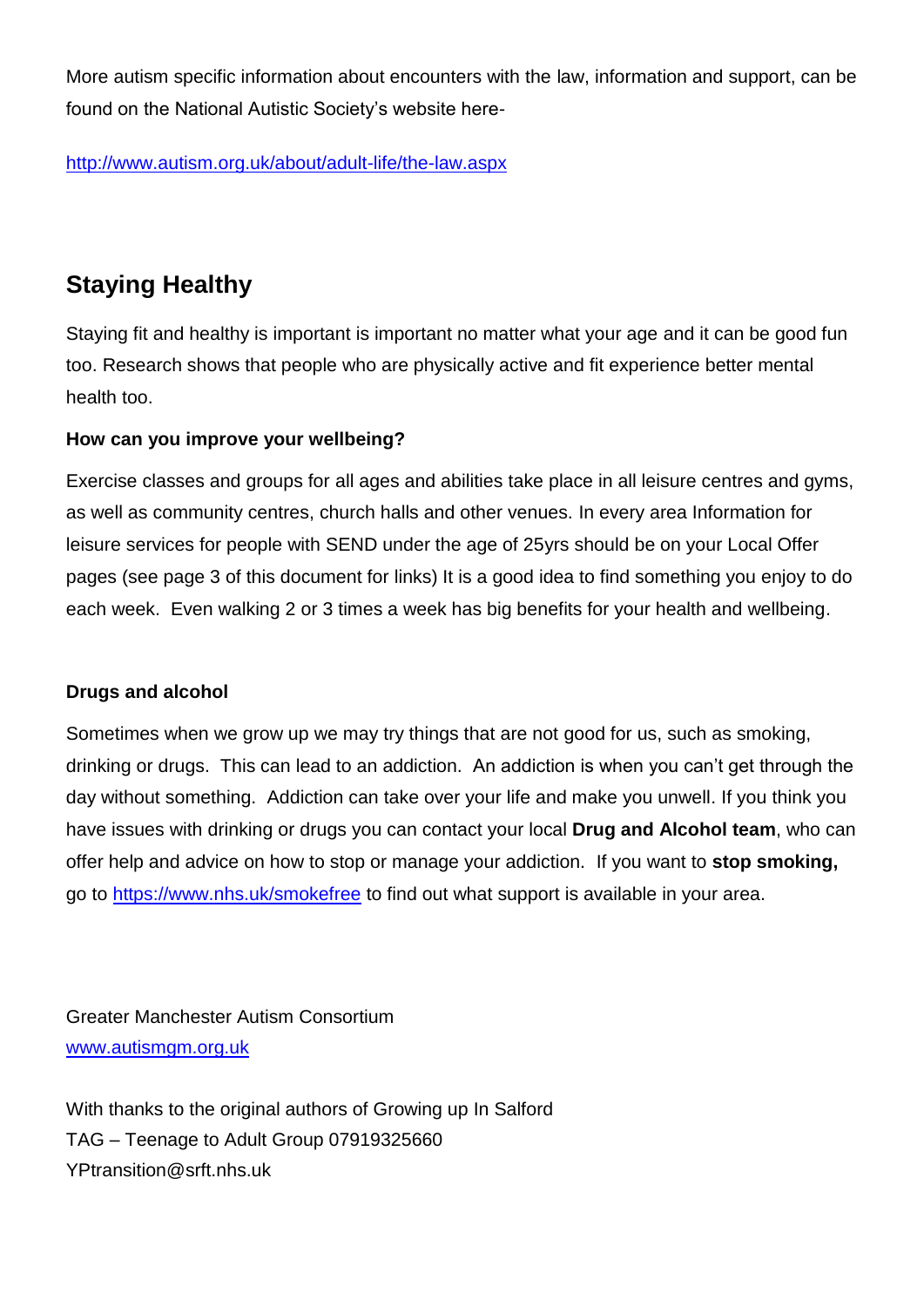**Bolton** <https://www.gmmh.nhs.uk/achieve>

**Bury** <https://www.talktofrank.com/treatment-centre/one-recovery-bury>

**Manchester** [https://www.changegrowlive.org/content/manchester-integrated-drug-and-alcohol](https://www.changegrowlive.org/content/manchester-integrated-drug-and-alcohol-service-zion-centre)[service-zion-centre](https://www.changegrowlive.org/content/manchester-integrated-drug-and-alcohol-service-zion-centre)

**Oldham** <http://wellbeing.turning-point.co.uk/rochdale-and-oldham/our-services/>

**Rochdale** <http://wellbeing.turning-point.co.uk/rochdale-and-oldham/our-services/>

**Salford** <https://www.gmmh.nhs.uk/achieveyoungpeople>

**Stockport** <https://www.healthystockport.co.uk/getting-support/mosaic>

**Tameside** <https://www.changegrowlive.org/content/my-recovery-tameside>

**Trafford** <https://www.gmmh.nhs.uk/achieve>

**Wigan** [www.addaction.org.uk/services/wigan-and-leigh-recovery-partnership-1](http://www.addaction.org.uk/services/wigan-and-leigh-recovery-partnership-1)

### **Looking after your own health**

As you get older it becomes your responsibility to look after your own health, this includes keeping up with appointments such as going to the dentist or the optician.

It is good to talk to your family, carers or school or college about teaching you how to make health appointments and practice going to the surgeries etc.

If you have any worries about your health then go and see your doctor. If you had help from a health professional when you were younger and feel you still need support but don't know how to access the service, the best bet is to see your GP who can make a referral.

Greater Manchester Autism Consortium [www.autismgm.org.uk](http://www.autismgm.org.uk/)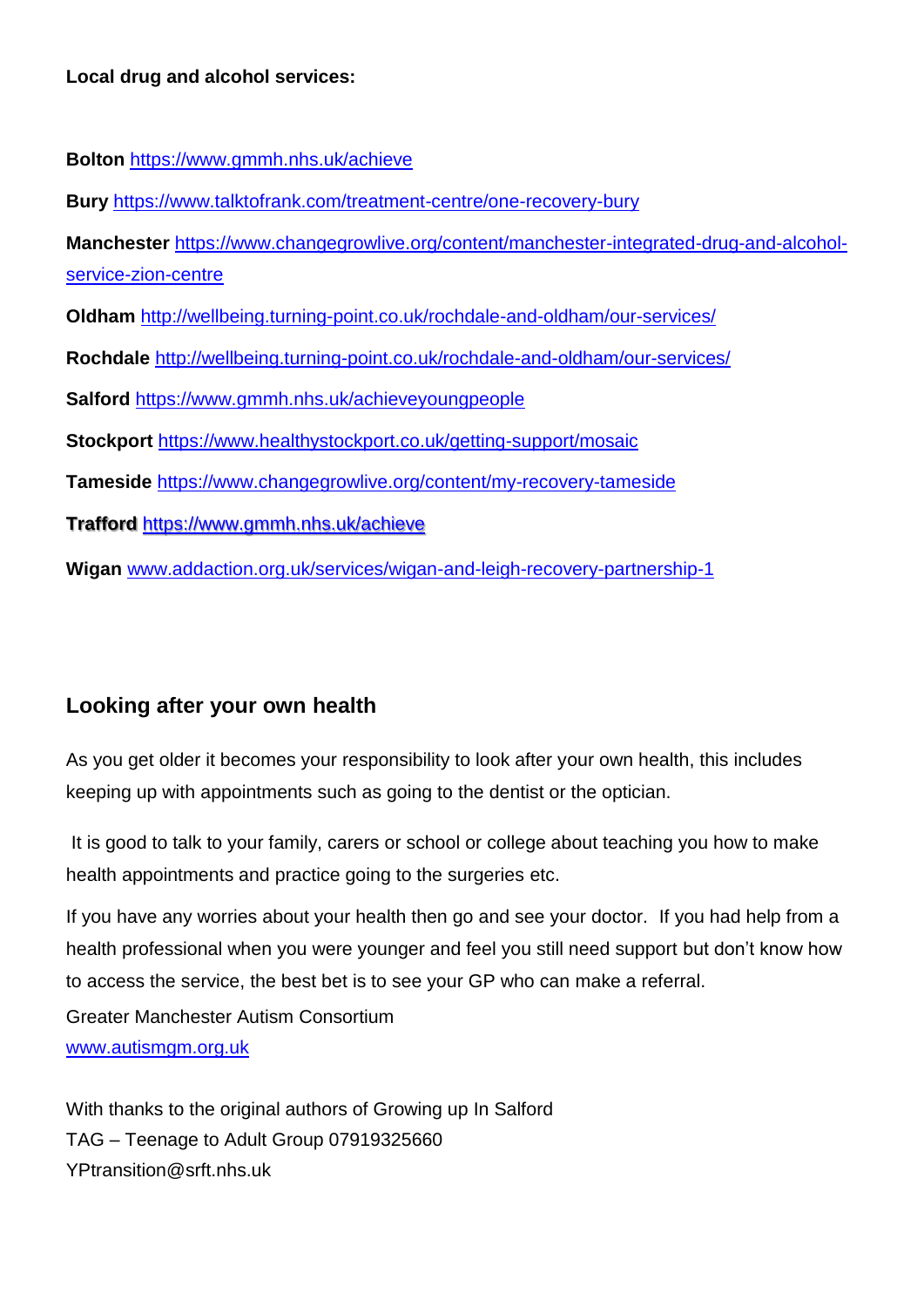Some people with a learning disability and/or autism will get a yearly invitation to have a full health check, but if you don't get this invite – then just go along to your doctors to see if you are entitled to one. Most doctors offer well-person checks – and anyone can ask for one of these.

Getting help to complete Health Action Plans (known as HAPs) may help you understand how to look after your health needs. Health action plans are booklets that you can use to record information about your health. There are many different types of HAPs and you can choose the one that best meets your needs. The HAP can be used to record things like allergies, medications and past operations. It can also cover any present health issues that you may have. It can be taken to health appointments so that the health worker can understand more about you and your needs. The things discussed at the appointment can be added to your HAP so that you have an up-to-date health record. If you want any further information about the HAPs (or want a copy for yourself) then either ask your GP, school nurse, teacher or your carer or support worker.

There is lots of information about looking after your own health and where to go for help on the National Autistic Society website.

<http://www.autism.org.uk/about/health.aspx>

### **Feeling stressed?**

Growing up can be extremely stressful. The stuff that happens as you get older may make you feel anxious and stressed. This can affect your health and wellbeing. Feelings of being anxious or stressed can include, feeling sick, being unable to sleep, feeling irritable or worthless. This can make it hard to cope. If you have feelings of running away, self-harming, not wanting to get out of bed or taking your own life, it's important you confide in someone. You can speak to a family member, school nurse, teacher or GP. If you want to talk to someone about how you feel confidentially you can call the **SAMARITANS.** This helpline is for everyone and is open 24 hours a day. You do not have to be feeling suicidal to ring them. Tel: 116 123 (this is free and the number will not show up on your telephone bills). You can also email jo @samaritans.org

Greater Manchester Autism Consortium [www.autismgm.org.uk](http://www.autismgm.org.uk/)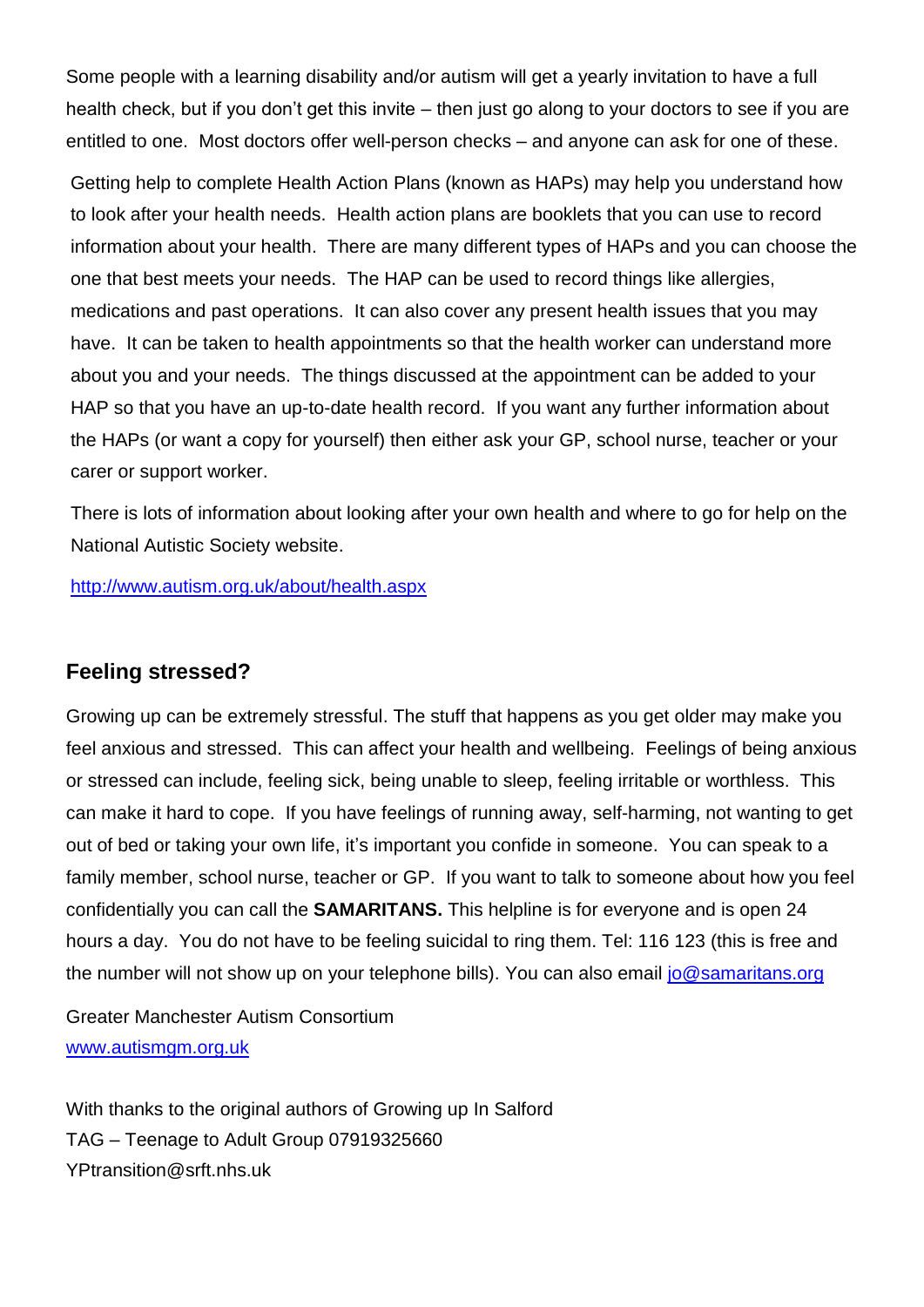## **Information and support for stress and anxiety**

- <http://www.mind.org.uk/> On this website you can search for your local MIND office and support available. MIND also run a national helpline on 0300 123 3393 or text 86463
- You can find information about autism and mental health on the NAS website here: <http://www.autism.org.uk/about/health/mental-health.aspx> This page also provides further links and useful contacts.
- <http://www.respectforall.org.uk/counselling> **Respect for All** is a Greater Manchester wide counselling service for young people and adults with autism, and family carers.
- **42nd Street:** [www.42ndstreet.org.uk](http://www.42ndstreet.org.uk/) Mental health charity working with young people in Greater Manchester (currently funded by Manchester, Salford, Trafford and Tameside) aged 11-25yrs.

## **Knowing where to turn**

Hospital Accident and Emergency Departments treats patients who have experienced a medical or surgical emergency or accident which results in serious injury.

If you are looking for advice or for local health services, you can try the **NHS website**. When you need medical help fast but it's not a 999 emergency, **NHS 111** is a fast and easy way to get the right help, whatever the time.

Greater Manchester Autism Consortium [www.autismgm.org.uk](http://www.autismgm.org.uk/)